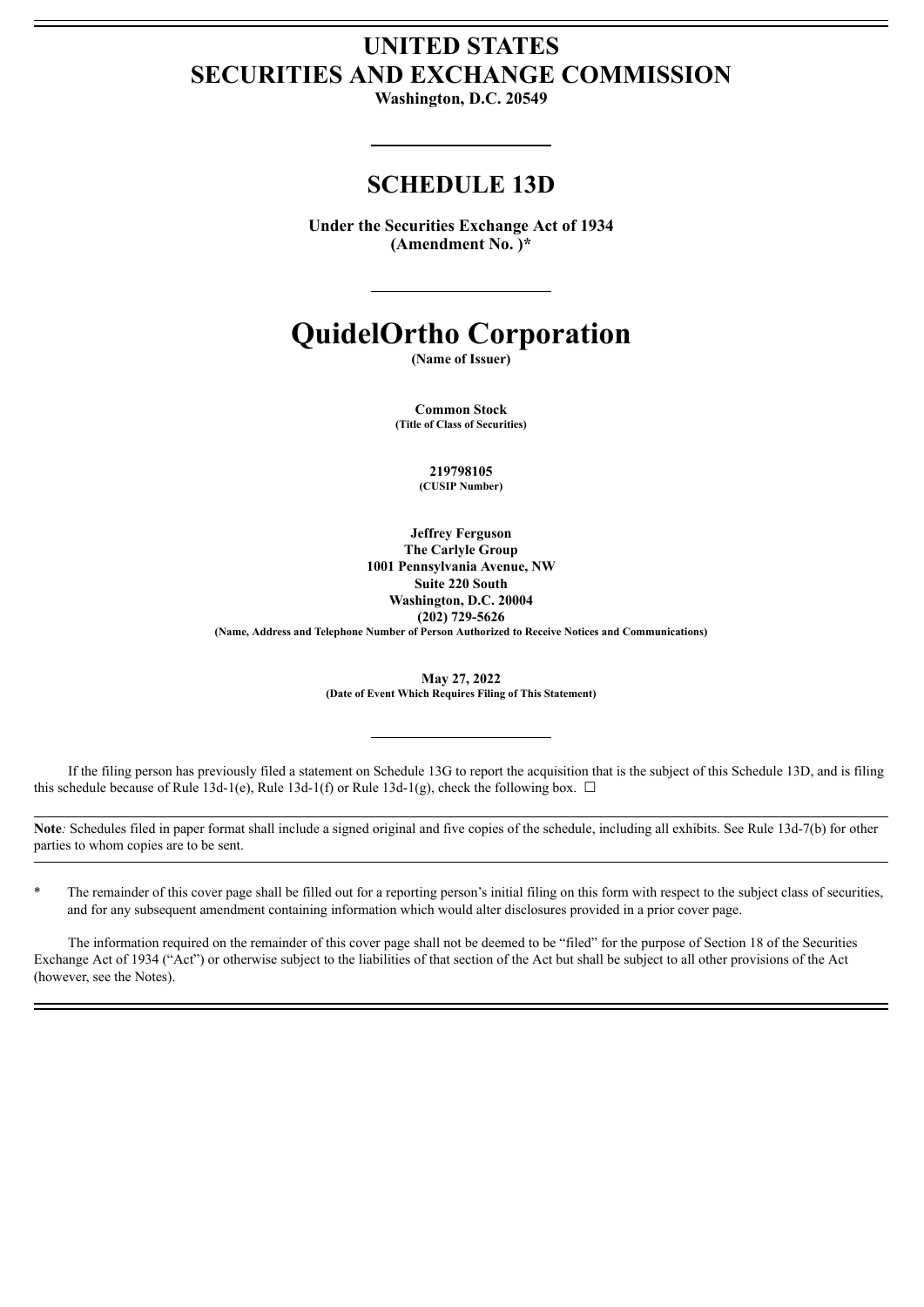CUSIP No. 219798105 Page 2 of 18 pages

| 1                       | Names of Reporting Persons     |                 |                                                                                         |  |  |  |  |
|-------------------------|--------------------------------|-----------------|-----------------------------------------------------------------------------------------|--|--|--|--|
|                         | The Carlyle Group Inc.         |                 |                                                                                         |  |  |  |  |
| $\overline{c}$          |                                |                 | Check the Appropriate Box if a Member of a Group                                        |  |  |  |  |
|                         | (a) $\Box$                     | $(b)$ $\square$ |                                                                                         |  |  |  |  |
|                         |                                |                 |                                                                                         |  |  |  |  |
| $\overline{\mathbf{3}}$ | <b>SEC Use Only</b>            |                 |                                                                                         |  |  |  |  |
| $\overline{4}$          |                                |                 | Source of Funds (See Instructions)                                                      |  |  |  |  |
|                         | O <sub>O</sub>                 |                 |                                                                                         |  |  |  |  |
| 5                       |                                |                 | Check if disclosure of legal proceedings is required pursuant to Items $2(d)$ or $2(e)$ |  |  |  |  |
|                         |                                |                 |                                                                                         |  |  |  |  |
|                         | $\Box$                         |                 |                                                                                         |  |  |  |  |
| 6                       |                                |                 | Citizenship or Place of Organization                                                    |  |  |  |  |
|                         | Delaware                       |                 |                                                                                         |  |  |  |  |
|                         |                                | $\overline{7}$  | Sole Voting Power                                                                       |  |  |  |  |
|                         | NUMBER OF                      |                 | $\Omega$                                                                                |  |  |  |  |
|                         | <b>SHARES</b>                  | 8               | <b>Shared Voting Power</b>                                                              |  |  |  |  |
|                         | <b>BENEFICIALLY</b>            |                 |                                                                                         |  |  |  |  |
|                         | <b>OWNED BY</b><br><b>EACH</b> |                 | 12,460,183                                                                              |  |  |  |  |
|                         | <b>REPORTING</b>               | 9               | Sole Dispositive Power                                                                  |  |  |  |  |
|                         | <b>PERSON</b>                  |                 | $\overline{0}$                                                                          |  |  |  |  |
|                         | WITH                           | 10              | <b>Shared Dispositive Power</b>                                                         |  |  |  |  |
|                         |                                |                 |                                                                                         |  |  |  |  |
|                         |                                |                 | 12,460,183                                                                              |  |  |  |  |
| 11                      |                                |                 | Aggregate Amount Beneficially Owned by Each Reporting Person                            |  |  |  |  |
|                         | 12,460,183                     |                 |                                                                                         |  |  |  |  |
| 12                      |                                |                 | Check if the Aggregate Amount in Row (11) Excludes Certain Shares                       |  |  |  |  |
|                         |                                |                 |                                                                                         |  |  |  |  |
|                         | $\Box$                         |                 |                                                                                         |  |  |  |  |
| $\overline{13}$         |                                |                 | Percent of Class Represented by Amount in Row (11)                                      |  |  |  |  |
|                         | 18.6%                          |                 |                                                                                         |  |  |  |  |
| 14                      | Type of Reporting Person       |                 |                                                                                         |  |  |  |  |
|                         | CO                             |                 |                                                                                         |  |  |  |  |
|                         |                                |                 |                                                                                         |  |  |  |  |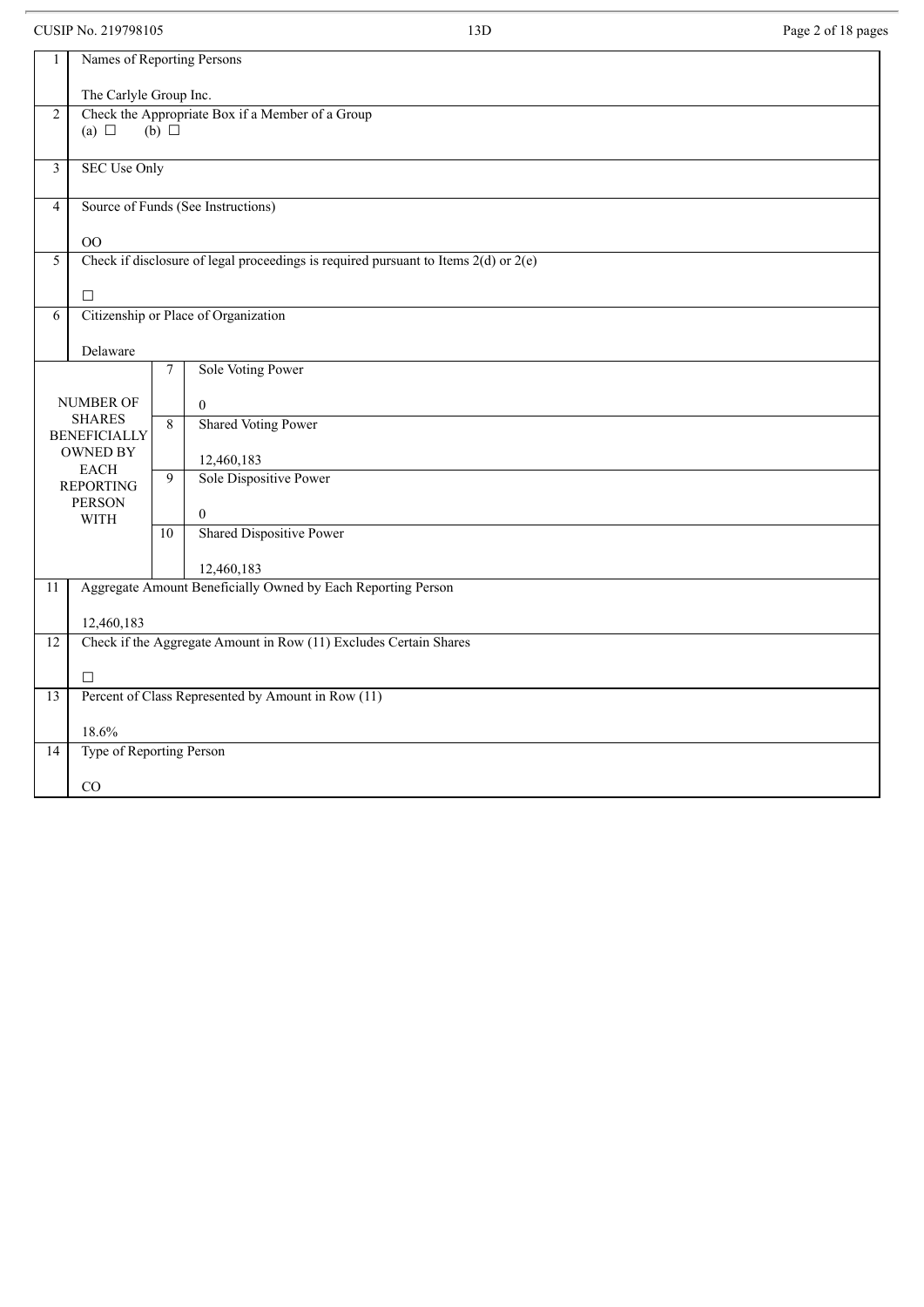CUSIP No. 219798105 Page 3 of 18 pages

| 1               | Names of Reporting Persons      |                  |                                                                                         |  |  |  |
|-----------------|---------------------------------|------------------|-----------------------------------------------------------------------------------------|--|--|--|
|                 | Carlyle Holdings II GP L.L.C.   |                  |                                                                                         |  |  |  |
| $\overline{2}$  |                                 |                  | Check the Appropriate Box if a Member of a Group                                        |  |  |  |
|                 | (a) $\Box$                      | $(b)$ $\square$  |                                                                                         |  |  |  |
|                 |                                 |                  |                                                                                         |  |  |  |
| 3               | <b>SEC Use Only</b>             |                  |                                                                                         |  |  |  |
| $\overline{4}$  |                                 |                  | Source of Funds (See Instructions)                                                      |  |  |  |
|                 | OO                              |                  |                                                                                         |  |  |  |
| 5               |                                 |                  | Check if disclosure of legal proceedings is required pursuant to Items $2(d)$ or $2(e)$ |  |  |  |
|                 |                                 |                  |                                                                                         |  |  |  |
|                 | $\Box$                          |                  |                                                                                         |  |  |  |
| 6               |                                 |                  | Citizenship or Place of Organization                                                    |  |  |  |
|                 |                                 |                  |                                                                                         |  |  |  |
|                 | Delaware                        |                  |                                                                                         |  |  |  |
|                 |                                 | $\boldsymbol{7}$ | Sole Voting Power                                                                       |  |  |  |
|                 |                                 |                  |                                                                                         |  |  |  |
|                 | <b>NUMBER OF</b>                |                  | $\mathbf{0}$                                                                            |  |  |  |
|                 | <b>SHARES</b>                   | 8                | <b>Shared Voting Power</b>                                                              |  |  |  |
|                 | <b>BENEFICIALLY</b><br>OWNED BY |                  |                                                                                         |  |  |  |
|                 | <b>EACH</b>                     |                  | 12,460,183                                                                              |  |  |  |
|                 | <b>REPORTING</b>                | 9                | Sole Dispositive Power                                                                  |  |  |  |
|                 | <b>PERSON</b>                   |                  |                                                                                         |  |  |  |
|                 | <b>WITH</b>                     |                  | $\boldsymbol{0}$                                                                        |  |  |  |
|                 |                                 | 10               | <b>Shared Dispositive Power</b>                                                         |  |  |  |
|                 |                                 |                  | 12,460,183                                                                              |  |  |  |
| 11              |                                 |                  | Aggregate Amount Beneficially Owned by Each Reporting Person                            |  |  |  |
|                 |                                 |                  |                                                                                         |  |  |  |
|                 | 12,460,183                      |                  |                                                                                         |  |  |  |
| $\overline{12}$ |                                 |                  | Check if the Aggregate Amount in Row (11) Excludes Certain Shares                       |  |  |  |
|                 | $\Box$                          |                  |                                                                                         |  |  |  |
| 13              |                                 |                  | Percent of Class Represented by Amount in Row (11)                                      |  |  |  |
|                 |                                 |                  |                                                                                         |  |  |  |
|                 | 18.6%                           |                  |                                                                                         |  |  |  |
| 14              | Type of Reporting Person        |                  |                                                                                         |  |  |  |
|                 |                                 |                  | OO (Limited Liability Company)                                                          |  |  |  |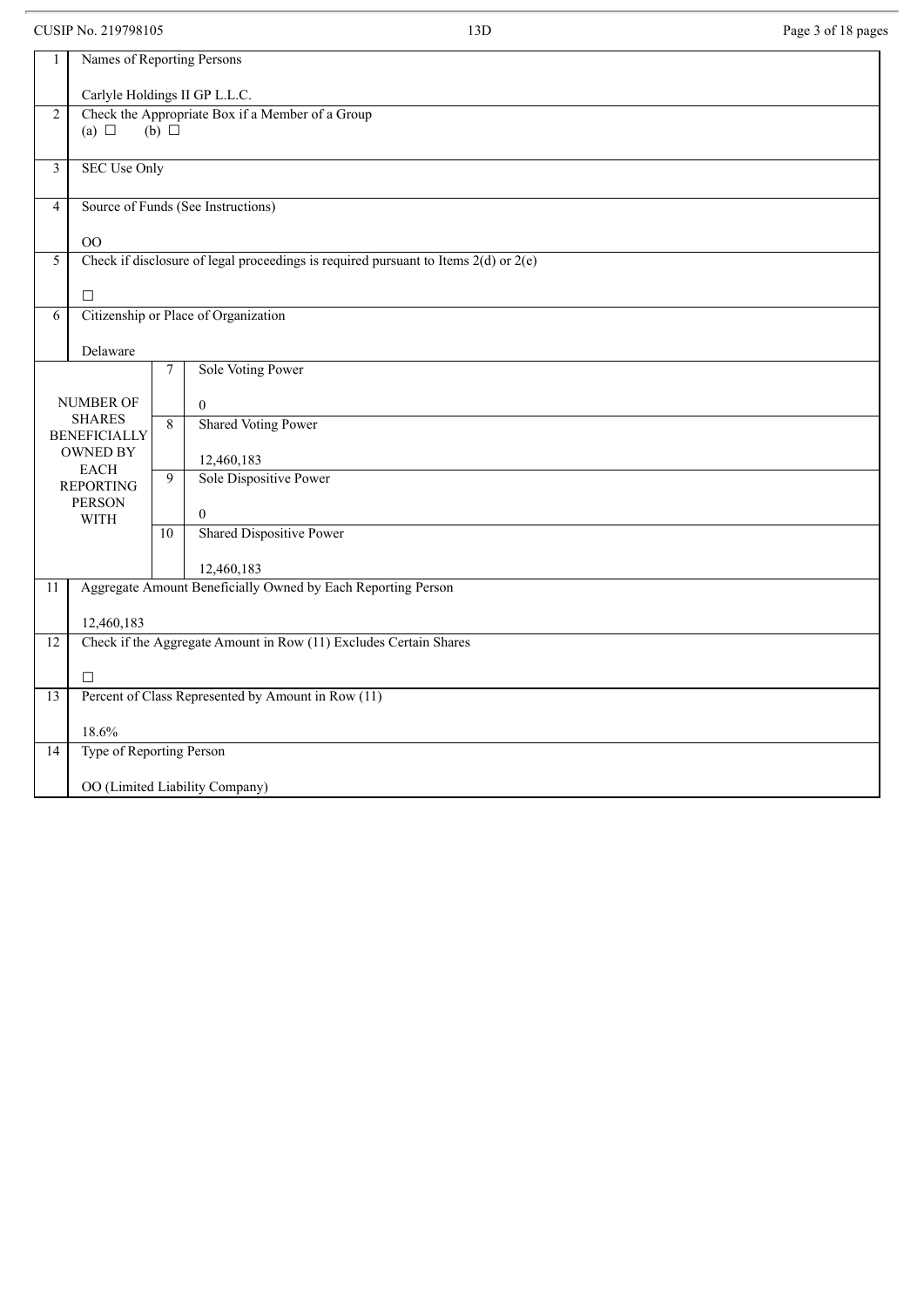CUSIP No. 219798105 Page 4 of 18 pages

| 1               | Names of Reporting Persons           |                  |                                                                                         |  |  |  |
|-----------------|--------------------------------------|------------------|-----------------------------------------------------------------------------------------|--|--|--|
|                 | Carlyle Holdings II L.L.C.           |                  |                                                                                         |  |  |  |
| $\overline{2}$  |                                      |                  | Check the Appropriate Box if a Member of a Group                                        |  |  |  |
|                 | (a) $\Box$                           | $(b)$ $\square$  |                                                                                         |  |  |  |
| $\mathfrak{Z}$  | <b>SEC Use Only</b>                  |                  |                                                                                         |  |  |  |
| $\overline{4}$  |                                      |                  | Source of Funds (See Instructions)                                                      |  |  |  |
|                 | OO                                   |                  |                                                                                         |  |  |  |
| 5               |                                      |                  | Check if disclosure of legal proceedings is required pursuant to Items $2(d)$ or $2(e)$ |  |  |  |
|                 | $\Box$                               |                  |                                                                                         |  |  |  |
| 6               |                                      |                  | Citizenship or Place of Organization                                                    |  |  |  |
|                 | Delaware                             |                  |                                                                                         |  |  |  |
|                 |                                      | $\boldsymbol{7}$ | Sole Voting Power                                                                       |  |  |  |
|                 | <b>NUMBER OF</b>                     |                  | $\mathbf{0}$                                                                            |  |  |  |
|                 | <b>SHARES</b><br><b>BENEFICIALLY</b> | 8                | <b>Shared Voting Power</b>                                                              |  |  |  |
|                 | OWNED BY                             |                  | 12,460,183                                                                              |  |  |  |
|                 | <b>EACH</b><br><b>REPORTING</b>      | 9                | Sole Dispositive Power                                                                  |  |  |  |
|                 | <b>PERSON</b><br><b>WITH</b>         |                  | $\overline{0}$                                                                          |  |  |  |
|                 |                                      | $\overline{10}$  | <b>Shared Dispositive Power</b>                                                         |  |  |  |
|                 |                                      |                  | 12,460,183                                                                              |  |  |  |
| $\overline{11}$ |                                      |                  | Aggregate Amount Beneficially Owned by Each Reporting Person                            |  |  |  |
|                 | 12,460,183                           |                  |                                                                                         |  |  |  |
| 12              |                                      |                  | Check if the Aggregate Amount in Row (11) Excludes Certain Shares                       |  |  |  |
|                 | $\Box$                               |                  |                                                                                         |  |  |  |
| 13              |                                      |                  | Percent of Class Represented by Amount in Row (11)                                      |  |  |  |
|                 | 18.6%                                |                  |                                                                                         |  |  |  |
| 14              | Type of Reporting Person             |                  |                                                                                         |  |  |  |
|                 |                                      |                  | OO (Limited Liability Company)                                                          |  |  |  |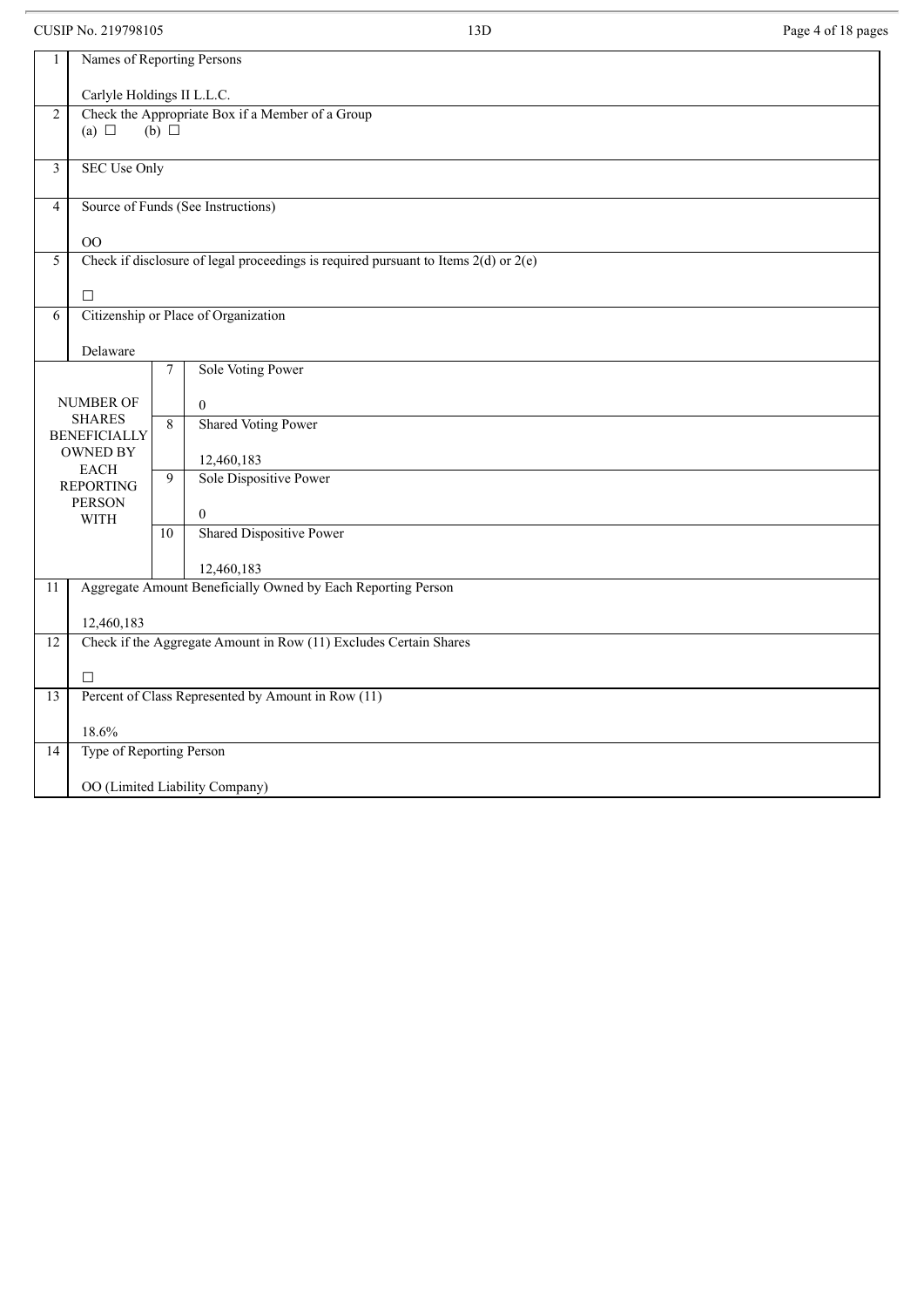CUSIP No. 219798105 Page 5 of 18 pages

| 1                |                                |                 |                                                                                         |  |  |  |
|------------------|--------------------------------|-----------------|-----------------------------------------------------------------------------------------|--|--|--|
|                  | Names of Reporting Persons     |                 |                                                                                         |  |  |  |
|                  | CG Subsidiary Holdings L.L.C.  |                 |                                                                                         |  |  |  |
| $\boldsymbol{2}$ |                                |                 | Check the Appropriate Box if a Member of a Group                                        |  |  |  |
|                  | (a) $\Box$                     | $(b)$ $\square$ |                                                                                         |  |  |  |
| 3                | <b>SEC Use Only</b>            |                 |                                                                                         |  |  |  |
|                  |                                |                 |                                                                                         |  |  |  |
| 4                |                                |                 | Source of Funds (See Instructions)                                                      |  |  |  |
|                  | OO                             |                 |                                                                                         |  |  |  |
| 5                |                                |                 | Check if disclosure of legal proceedings is required pursuant to Items $2(d)$ or $2(e)$ |  |  |  |
|                  | $\Box$                         |                 |                                                                                         |  |  |  |
| 6                |                                |                 | Citizenship or Place of Organization                                                    |  |  |  |
|                  |                                |                 |                                                                                         |  |  |  |
|                  | Delaware                       |                 |                                                                                         |  |  |  |
|                  |                                | 7               | Sole Voting Power                                                                       |  |  |  |
|                  | NUMBER OF                      |                 | $\boldsymbol{0}$                                                                        |  |  |  |
|                  | <b>SHARES</b>                  |                 | <b>Shared Voting Power</b>                                                              |  |  |  |
|                  | <b>BENEFICIALLY</b>            | 8               |                                                                                         |  |  |  |
|                  | <b>OWNED BY</b><br><b>EACH</b> |                 | 12,460,183                                                                              |  |  |  |
|                  | <b>REPORTING</b>               | 9               | Sole Dispositive Power                                                                  |  |  |  |
|                  | <b>PERSON</b>                  |                 | $\mathbf{0}$                                                                            |  |  |  |
|                  | <b>WITH</b>                    | 10              | <b>Shared Dispositive Power</b>                                                         |  |  |  |
|                  |                                |                 |                                                                                         |  |  |  |
|                  |                                |                 | 12,460,183                                                                              |  |  |  |
| 11               |                                |                 | Aggregate Amount Beneficially Owned by Each Reporting Person                            |  |  |  |
|                  | 12,460,183                     |                 |                                                                                         |  |  |  |
| 12               |                                |                 | Check if the Aggregate Amount in Row (11) Excludes Certain Shares                       |  |  |  |
|                  |                                |                 |                                                                                         |  |  |  |
| $\overline{13}$  | $\Box$                         |                 | Percent of Class Represented by Amount in Row (11)                                      |  |  |  |
|                  |                                |                 |                                                                                         |  |  |  |
|                  | 18.6%                          |                 |                                                                                         |  |  |  |
| 14               | Type of Reporting Person       |                 |                                                                                         |  |  |  |
|                  |                                |                 | OO (Limited Liability Company)                                                          |  |  |  |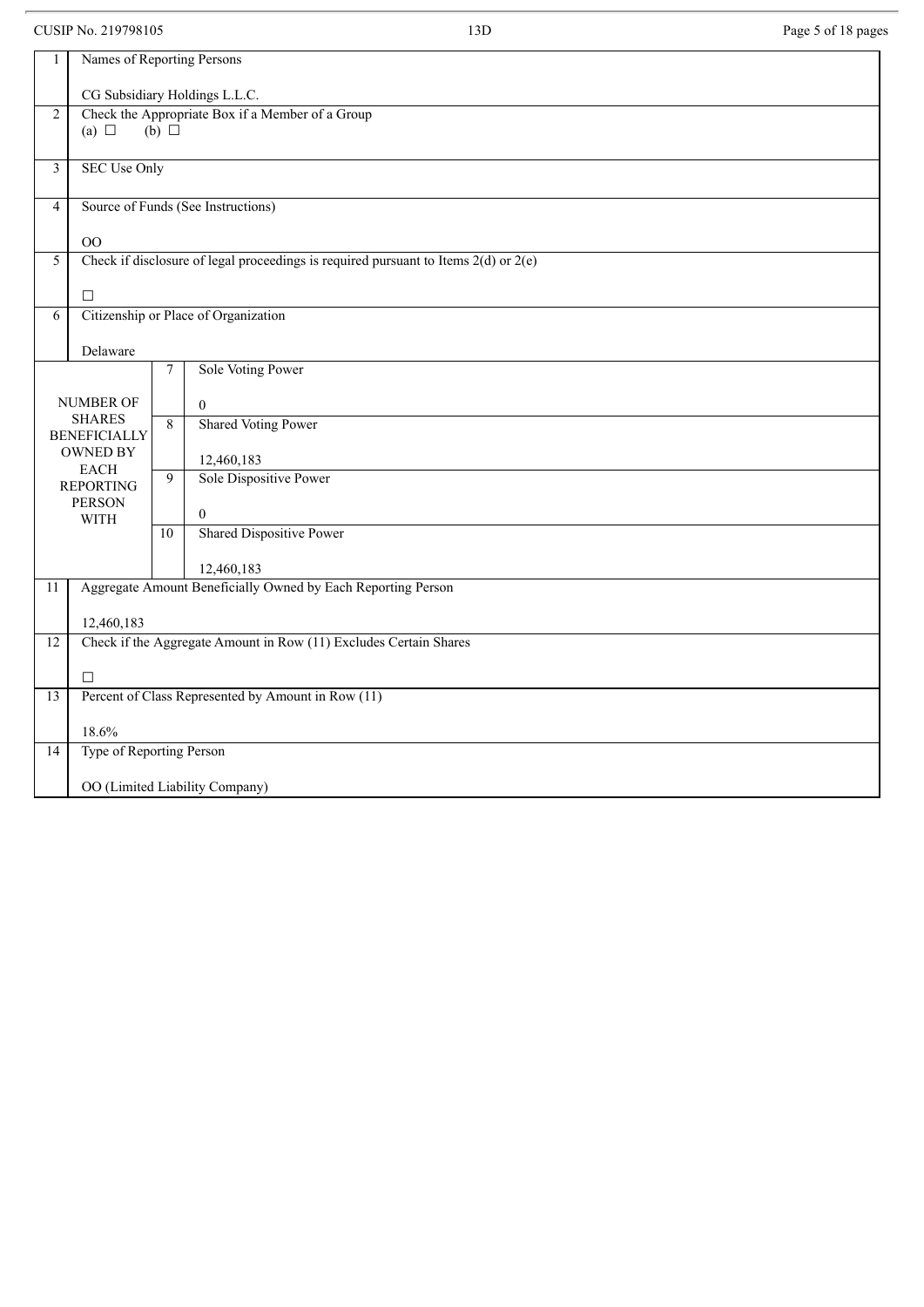CUSIP No. 219798105 13D **Page 6 of 18 pages**

| 1               | Names of Reporting Persons                |                     |                                                                                         |  |  |  |  |
|-----------------|-------------------------------------------|---------------------|-----------------------------------------------------------------------------------------|--|--|--|--|
|                 | TC Group Cayman Investment Holdings, L.P. |                     |                                                                                         |  |  |  |  |
| 2               | (a) $\Box$                                | $(b)$ $\Box$        | Check the Appropriate Box if a Member of a Group                                        |  |  |  |  |
| 3               |                                           | <b>SEC Use Only</b> |                                                                                         |  |  |  |  |
| $\overline{4}$  |                                           |                     | Source of Funds (See Instructions)                                                      |  |  |  |  |
|                 | OO                                        |                     |                                                                                         |  |  |  |  |
| 5               |                                           |                     | Check if disclosure of legal proceedings is required pursuant to Items $2(d)$ or $2(e)$ |  |  |  |  |
|                 | $\Box$                                    |                     |                                                                                         |  |  |  |  |
| 6               |                                           |                     | Citizenship or Place of Organization                                                    |  |  |  |  |
|                 | Cayman Islands                            |                     |                                                                                         |  |  |  |  |
|                 |                                           | 7                   | Sole Voting Power                                                                       |  |  |  |  |
| NUMBER OF       |                                           |                     | $\overline{0}$                                                                          |  |  |  |  |
|                 | <b>SHARES</b><br><b>BENEFICIALLY</b>      | $\overline{8}$      | <b>Shared Voting Power</b>                                                              |  |  |  |  |
|                 | <b>OWNED BY</b>                           |                     | 12,460,183                                                                              |  |  |  |  |
|                 | <b>EACH</b><br><b>REPORTING</b>           | 9                   | Sole Dispositive Power                                                                  |  |  |  |  |
|                 | <b>PERSON</b>                             |                     | $\mathbf{0}$                                                                            |  |  |  |  |
|                 | <b>WITH</b>                               | $\overline{10}$     | <b>Shared Dispositive Power</b>                                                         |  |  |  |  |
|                 |                                           |                     | 12,460,183                                                                              |  |  |  |  |
| $\overline{11}$ |                                           |                     | Aggregate Amount Beneficially Owned by Each Reporting Person                            |  |  |  |  |
|                 | 12,460,183                                |                     |                                                                                         |  |  |  |  |
| $\overline{12}$ |                                           |                     | Check if the Aggregate Amount in Row (11) Excludes Certain Shares                       |  |  |  |  |
|                 | $\Box$                                    |                     |                                                                                         |  |  |  |  |
| $\overline{13}$ |                                           |                     | Percent of Class Represented by Amount in Row (11)                                      |  |  |  |  |
|                 | 18.6%                                     |                     |                                                                                         |  |  |  |  |
| 14              | Type of Reporting Person                  |                     |                                                                                         |  |  |  |  |
|                 | PN                                        |                     |                                                                                         |  |  |  |  |
|                 |                                           |                     |                                                                                         |  |  |  |  |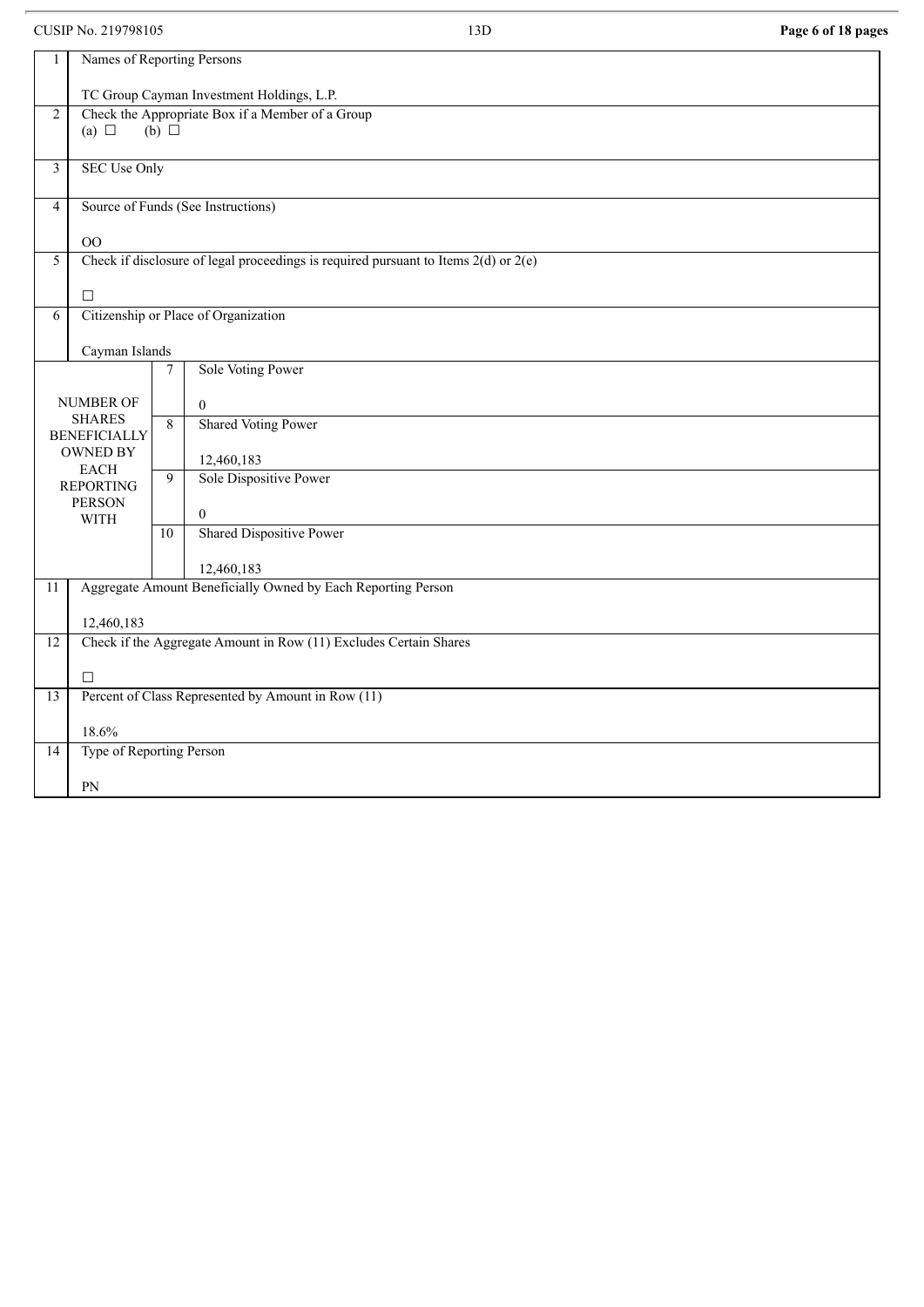CUSIP No. 219798105 Page 7 of 18 pages

| $\mathbf{1}$   | Names of Reporting Persons                   |                 |                                                                                         |  |  |  |  |
|----------------|----------------------------------------------|-----------------|-----------------------------------------------------------------------------------------|--|--|--|--|
|                |                                              |                 |                                                                                         |  |  |  |  |
|                | TC Group Cayman Investment Holdings Sub L.P. |                 |                                                                                         |  |  |  |  |
| 2              | (a) $\Box$                                   | (b) $\Box$      | Check the Appropriate Box if a Member of a Group                                        |  |  |  |  |
|                |                                              |                 |                                                                                         |  |  |  |  |
| $\mathfrak{Z}$ | <b>SEC Use Only</b>                          |                 |                                                                                         |  |  |  |  |
|                |                                              |                 |                                                                                         |  |  |  |  |
| 4              |                                              |                 | Source of Funds (See Instructions)                                                      |  |  |  |  |
|                | OO                                           |                 |                                                                                         |  |  |  |  |
| 5              |                                              |                 | Check if disclosure of legal proceedings is required pursuant to Items $2(d)$ or $2(e)$ |  |  |  |  |
|                | $\Box$                                       |                 |                                                                                         |  |  |  |  |
| 6              |                                              |                 | Citizenship or Place of Organization                                                    |  |  |  |  |
|                |                                              |                 |                                                                                         |  |  |  |  |
|                | Cayman Islands                               |                 |                                                                                         |  |  |  |  |
|                |                                              | $\tau$          | Sole Voting Power                                                                       |  |  |  |  |
|                | NUMBER OF                                    |                 | $\theta$                                                                                |  |  |  |  |
|                | <b>SHARES</b>                                | $\overline{8}$  | <b>Shared Voting Power</b>                                                              |  |  |  |  |
|                | <b>BENEFICIALLY</b><br>OWNED BY              |                 |                                                                                         |  |  |  |  |
|                | <b>EACH</b>                                  |                 | 12,460,183                                                                              |  |  |  |  |
|                | <b>REPORTING</b>                             | 9               | Sole Dispositive Power                                                                  |  |  |  |  |
|                | <b>PERSON</b><br><b>WITH</b>                 |                 | $\mathbf{0}$                                                                            |  |  |  |  |
|                |                                              | $\overline{10}$ | <b>Shared Dispositive Power</b>                                                         |  |  |  |  |
|                |                                              |                 | 12,460,183                                                                              |  |  |  |  |
| 11             |                                              |                 | Aggregate Amount Beneficially Owned by Each Reporting Person                            |  |  |  |  |
|                |                                              |                 |                                                                                         |  |  |  |  |
|                | 12,460,183                                   |                 |                                                                                         |  |  |  |  |
| 12             |                                              |                 | Check if the Aggregate Amount in Row (11) Excludes Certain Shares                       |  |  |  |  |
|                | $\Box$                                       |                 |                                                                                         |  |  |  |  |
| 13             |                                              |                 | Percent of Class Represented by Amount in Row (11)                                      |  |  |  |  |
|                |                                              |                 |                                                                                         |  |  |  |  |
| 14             | 18.6%<br>Type of Reporting Person            |                 |                                                                                         |  |  |  |  |
|                |                                              |                 |                                                                                         |  |  |  |  |
|                | ${\rm PN}$                                   |                 |                                                                                         |  |  |  |  |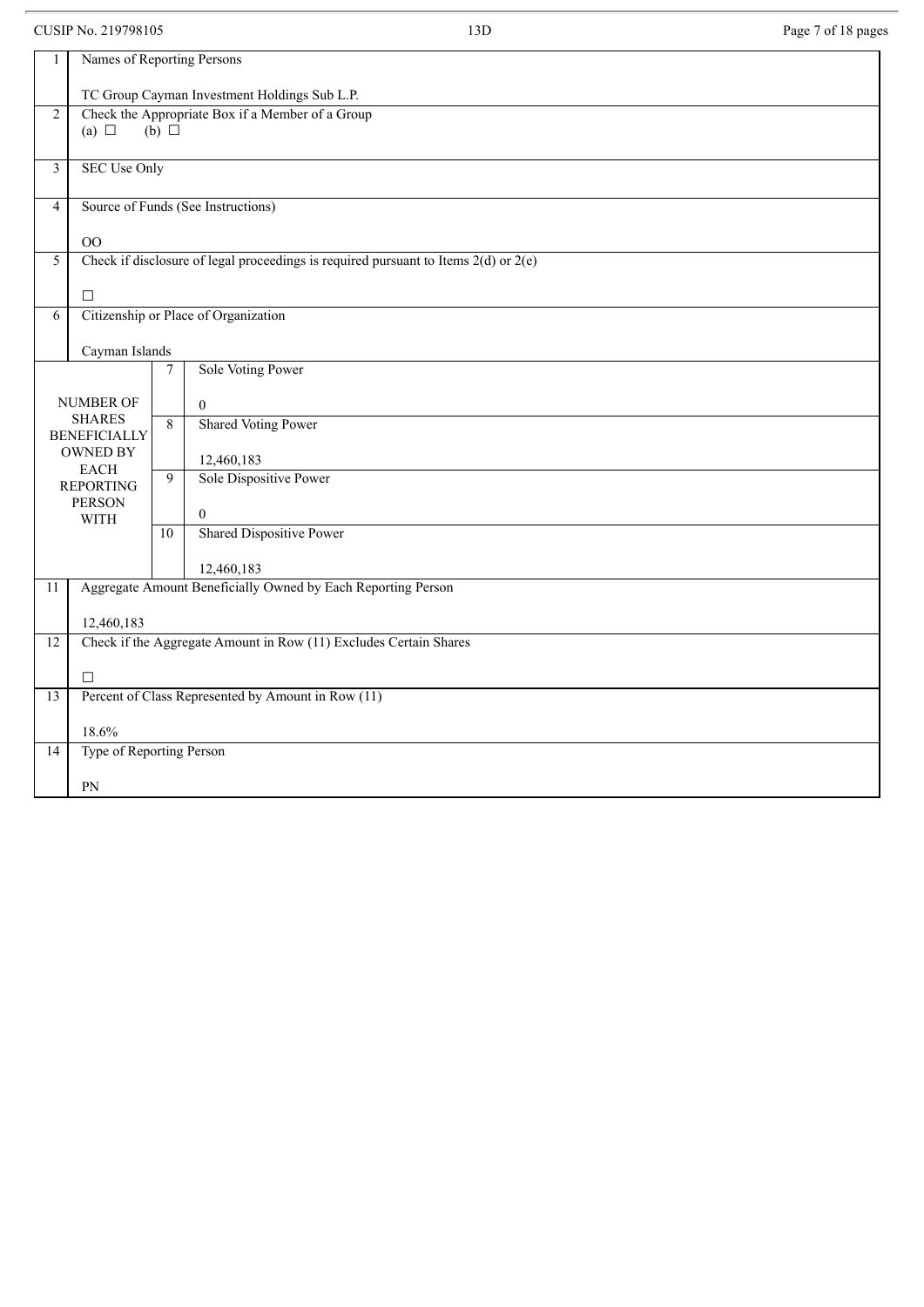CUSIP No. 219798105 2007 13D Page 8 of 18 pages

| Names of Reporting Persons<br>1                                                              |                            |  |  |  |  |  |
|----------------------------------------------------------------------------------------------|----------------------------|--|--|--|--|--|
|                                                                                              |                            |  |  |  |  |  |
|                                                                                              | TC Group VI Cayman, L.L.C. |  |  |  |  |  |
| Check the Appropriate Box if a Member of a Group<br>$\sqrt{2}$                               |                            |  |  |  |  |  |
| (a) $\Box$<br>$(b)$ $\square$                                                                |                            |  |  |  |  |  |
| <b>SEC Use Only</b>                                                                          |                            |  |  |  |  |  |
| $\mathfrak{Z}$                                                                               |                            |  |  |  |  |  |
| Source of Funds (See Instructions)<br>$\overline{4}$                                         |                            |  |  |  |  |  |
| OO                                                                                           |                            |  |  |  |  |  |
| Check if disclosure of legal proceedings is required pursuant to Items $2(d)$ or $2(e)$<br>5 |                            |  |  |  |  |  |
|                                                                                              |                            |  |  |  |  |  |
| $\Box$                                                                                       |                            |  |  |  |  |  |
| Citizenship or Place of Organization<br>6                                                    |                            |  |  |  |  |  |
| Delaware                                                                                     |                            |  |  |  |  |  |
| Sole Voting Power<br>$\tau$                                                                  |                            |  |  |  |  |  |
|                                                                                              |                            |  |  |  |  |  |
| NUMBER OF<br>$\theta$                                                                        |                            |  |  |  |  |  |
| <b>SHARES</b><br><b>Shared Voting Power</b><br>8                                             |                            |  |  |  |  |  |
| <b>BENEFICIALLY</b>                                                                          |                            |  |  |  |  |  |
| <b>OWNED BY</b><br>12,460,183                                                                |                            |  |  |  |  |  |
| <b>EACH</b><br>Sole Dispositive Power<br>9                                                   |                            |  |  |  |  |  |
| <b>REPORTING</b><br><b>PERSON</b>                                                            |                            |  |  |  |  |  |
| $\mathbf{0}$<br><b>WITH</b>                                                                  |                            |  |  |  |  |  |
| Shared Dispositive Power<br>10                                                               |                            |  |  |  |  |  |
| 12,460,183                                                                                   |                            |  |  |  |  |  |
| Aggregate Amount Beneficially Owned by Each Reporting Person<br>$\overline{11}$              |                            |  |  |  |  |  |
|                                                                                              |                            |  |  |  |  |  |
| 12,460,183                                                                                   |                            |  |  |  |  |  |
| Check if the Aggregate Amount in Row (11) Excludes Certain Shares<br>12                      |                            |  |  |  |  |  |
| $\Box$                                                                                       |                            |  |  |  |  |  |
| Percent of Class Represented by Amount in Row (11)<br>$\overline{13}$                        |                            |  |  |  |  |  |
|                                                                                              |                            |  |  |  |  |  |
| 18.6%                                                                                        |                            |  |  |  |  |  |
| Type of Reporting Person<br>14                                                               |                            |  |  |  |  |  |
| OO (Limited Liability Company)                                                               |                            |  |  |  |  |  |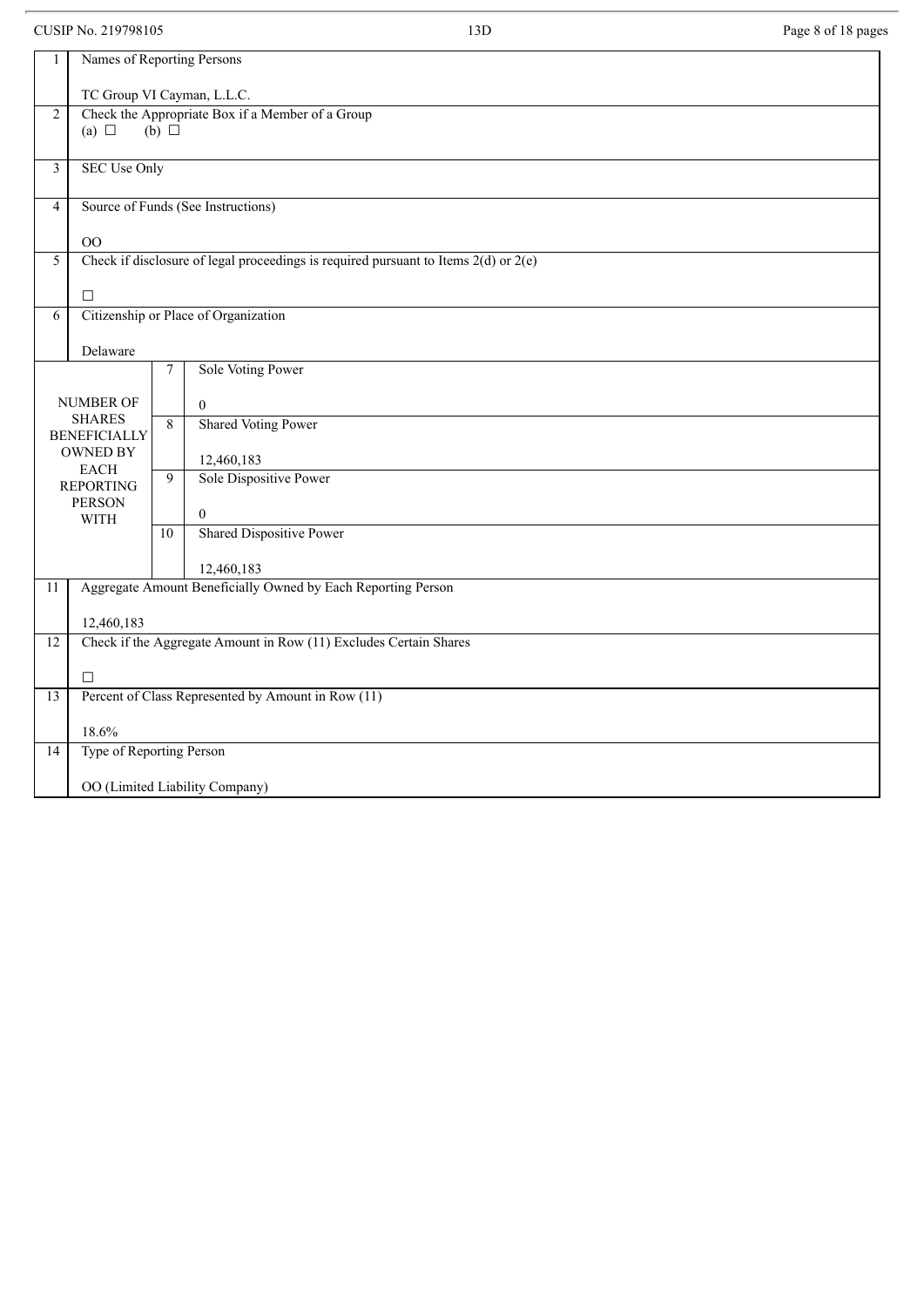CUSIP No. 219798105 Page 9 of 18 pages

| 1               | Names of Reporting Persons |                  |                                                                                         |  |  |  |
|-----------------|----------------------------|------------------|-----------------------------------------------------------------------------------------|--|--|--|
|                 | TC Group VI Cayman, L.P.   |                  |                                                                                         |  |  |  |
| $\overline{2}$  |                            |                  | Check the Appropriate Box if a Member of a Group                                        |  |  |  |
|                 | (a) $\Box$                 | $(b)$ $\square$  |                                                                                         |  |  |  |
|                 |                            |                  |                                                                                         |  |  |  |
| $\mathfrak{Z}$  | <b>SEC Use Only</b>        |                  |                                                                                         |  |  |  |
| $\overline{4}$  |                            |                  | Source of Funds (See Instructions)                                                      |  |  |  |
|                 | O <sub>O</sub>             |                  |                                                                                         |  |  |  |
| 5               |                            |                  | Check if disclosure of legal proceedings is required pursuant to Items $2(d)$ or $2(e)$ |  |  |  |
|                 |                            |                  |                                                                                         |  |  |  |
|                 | $\Box$                     |                  |                                                                                         |  |  |  |
| 6               |                            |                  | Citizenship or Place of Organization                                                    |  |  |  |
|                 |                            |                  |                                                                                         |  |  |  |
|                 | Cayman Islands             |                  |                                                                                         |  |  |  |
|                 |                            | $\boldsymbol{7}$ | Sole Voting Power                                                                       |  |  |  |
|                 | <b>NUMBER OF</b>           |                  |                                                                                         |  |  |  |
|                 | <b>SHARES</b>              |                  | $\overline{0}$                                                                          |  |  |  |
|                 | <b>BENEFICIALLY</b>        | $\overline{8}$   | <b>Shared Voting Power</b>                                                              |  |  |  |
|                 | OWNED BY                   |                  |                                                                                         |  |  |  |
|                 | <b>EACH</b>                |                  | 12,460,183<br>Sole Dispositive Power                                                    |  |  |  |
|                 | <b>REPORTING</b>           | 9                |                                                                                         |  |  |  |
|                 | <b>PERSON</b>              |                  | $\mathbf{0}$                                                                            |  |  |  |
|                 | <b>WITH</b>                | 10               | <b>Shared Dispositive Power</b>                                                         |  |  |  |
|                 |                            |                  |                                                                                         |  |  |  |
|                 |                            |                  | 12,460,183                                                                              |  |  |  |
| $\overline{11}$ |                            |                  | Aggregate Amount Beneficially Owned by Each Reporting Person                            |  |  |  |
|                 |                            |                  |                                                                                         |  |  |  |
|                 | 12,460,183                 |                  |                                                                                         |  |  |  |
| 12              |                            |                  | Check if the Aggregate Amount in Row (11) Excludes Certain Shares                       |  |  |  |
|                 |                            |                  |                                                                                         |  |  |  |
|                 | $\Box$                     |                  |                                                                                         |  |  |  |
| 13              |                            |                  | Percent of Class Represented by Amount in Row (11)                                      |  |  |  |
|                 | 18.6%                      |                  |                                                                                         |  |  |  |
| 14              | Type of Reporting Person   |                  |                                                                                         |  |  |  |
|                 | ${\rm PN}$                 |                  |                                                                                         |  |  |  |
|                 |                            |                  |                                                                                         |  |  |  |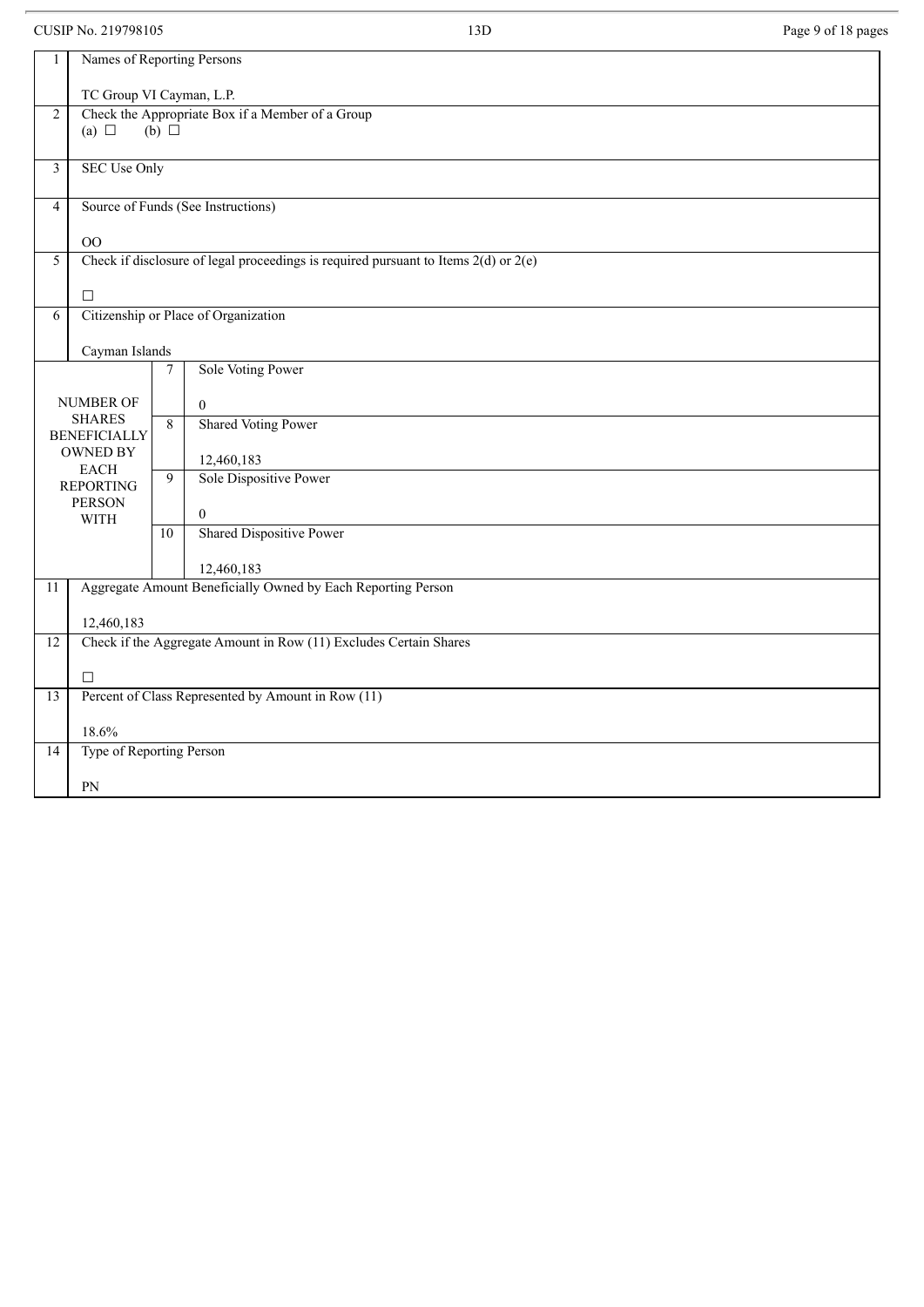CUSIP No. 219798105 13D Page 10 of 18 pages

| $\mathbf{1}$    | Names of Reporting Persons                |                 |                                                                                         |  |  |  |
|-----------------|-------------------------------------------|-----------------|-----------------------------------------------------------------------------------------|--|--|--|
|                 | Carlyle Partners VI Cayman Holdings, L.P. |                 |                                                                                         |  |  |  |
| $\overline{2}$  |                                           | $(b)$ $\square$ | Check the Appropriate Box if a Member of a Group                                        |  |  |  |
|                 | (a) $\Box$                                |                 |                                                                                         |  |  |  |
| $\mathfrak{Z}$  | <b>SEC Use Only</b>                       |                 |                                                                                         |  |  |  |
| $\overline{4}$  |                                           |                 | Source of Funds (See Instructions)                                                      |  |  |  |
|                 | OO                                        |                 |                                                                                         |  |  |  |
| 5               |                                           |                 | Check if disclosure of legal proceedings is required pursuant to Items $2(d)$ or $2(e)$ |  |  |  |
|                 | $\Box$                                    |                 |                                                                                         |  |  |  |
| 6               | Citizenship or Place of Organization      |                 |                                                                                         |  |  |  |
|                 | Cayman Islands                            |                 |                                                                                         |  |  |  |
|                 |                                           | $\tau$          | Sole Voting Power                                                                       |  |  |  |
|                 | NUMBER OF                                 |                 | $\mathbf{0}$                                                                            |  |  |  |
|                 | <b>SHARES</b><br><b>BENEFICIALLY</b>      | $\overline{8}$  | <b>Shared Voting Power</b>                                                              |  |  |  |
|                 | <b>OWNED BY</b>                           |                 | 12,460,183                                                                              |  |  |  |
|                 | <b>EACH</b><br><b>REPORTING</b>           | 9               | Sole Dispositive Power                                                                  |  |  |  |
|                 | <b>PERSON</b><br><b>WITH</b>              |                 | $\boldsymbol{0}$                                                                        |  |  |  |
|                 |                                           | 10              | <b>Shared Dispositive Power</b>                                                         |  |  |  |
|                 |                                           |                 | 12,460,183                                                                              |  |  |  |
| 11              |                                           |                 | Aggregate Amount Beneficially Owned by Each Reporting Person                            |  |  |  |
|                 | 12,460,183                                |                 |                                                                                         |  |  |  |
| 12              |                                           |                 | Check if the Aggregate Amount in Row (11) Excludes Certain Shares                       |  |  |  |
|                 | $\Box$                                    |                 |                                                                                         |  |  |  |
| $\overline{13}$ |                                           |                 | Percent of Class Represented by Amount in Row (11)                                      |  |  |  |
|                 | 18.6%                                     |                 |                                                                                         |  |  |  |
| 14              | Type of Reporting Person                  |                 |                                                                                         |  |  |  |
|                 | PN                                        |                 |                                                                                         |  |  |  |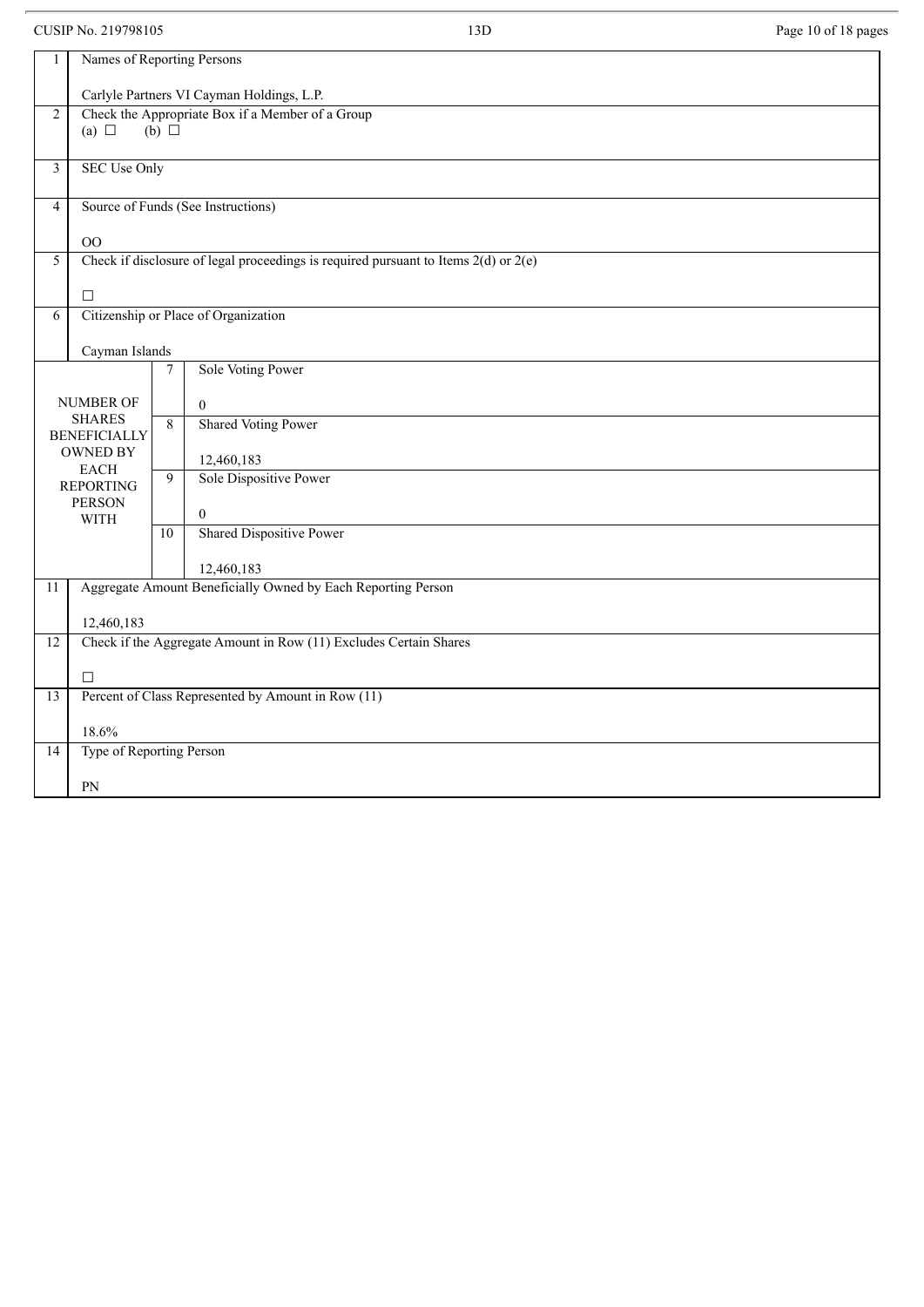#### CUSIP No. 219798105 13D Page 11 of 18 pages

#### **Item 1. Security and Issuer.**

This statement on Schedule 13D (the "Schedule 13D") relates to the shares of common stock, par value \$0.001 per share (the "Common Stock"), of QuidelOrtho Corporation, a Delaware corporation (the "Issuer"), whose principal executive office is located at 9975 Summers Ridge Road, San Diego, California 92121.

#### **Item 2. Identity and Background.**

The Schedule 13D is being filed by the following persons (each a "Reporting Person" and, collectively, the "Reporting Persons"):

The Carlyle Group Inc. Carlyle Holdings II GP L.L.C. Carlyle Holdings II L.L.C. CG Subsidiary Holdings L.L.C. TC Group Cayman Investment Holdings, L.P. TC Group Cayman Investment Holdings Sub L.P. TC Group VI Cayman, L.L.C. TC Group VI Cayman, L.P. Carlyle Partners VI Cayman Holdings, L.P.

Each of TC Group Cayman Investment Holdings, L.P., TC Group Cayman Investment Holdings Sub L.P., TC Group VI Cayman, L.P. and Carlyle Partners VI Cayman Holdings, L.P. is organized under the laws of the Cayman Islands. Each of the other Reporting Persons is organized under the laws of the State of Delaware.

The principal business address of each of TC Group Cayman Investment Holdings, L.P., TC Group Cayman Investment Holdings Sub L.P., TC Group VI Cayman, L.P. and Carlyle Partners VI Cayman Holdings, L.P. is c/o Walkers, 190 Elgin Avenue, George Town, Grand Cayman KY1-9001. The principal business address of each of the other Reporting Persons is c/o The Carlyle Group, 1001 Pennsylvania Ave., NW, Suite 220, Washington, DC 20004-2505. The principal business of each of the Reporting Persons is investing in securities, including the securities of the Issuer.

The directors of The Carlyle Group Inc. are Kewsong Lee, Peter J. Clare, Daniel A. D'Aniello, David M. Rubenstein, William E. Conway, Jr., Linda H. Filler, Lawton W. Fitt, James H. Hance, Jr., Mark S. Ordan, Derica W. Rice, Dr. Thomas S. Robertson, William J. Shaw and Anthony Welters (collectively, the "Directors").

The executive officers of The Carlyle Group Inc. are Kewsong Lee, Chief Executive Officer, Curtis L. Buser, Chief Financial Officer, Peter J. Clare, Chief Investment Officer for Corporate Private Equity and Chairman of the Americas Private Equity, Jeffrey W. Ferguson, General Counsel, Christopher Finn, Chief Operating Officer and Bruce M. Larson, Chief Human Resources Officer (collectively, the "Executive Officers," and, together with the Directors, the "Related Persons").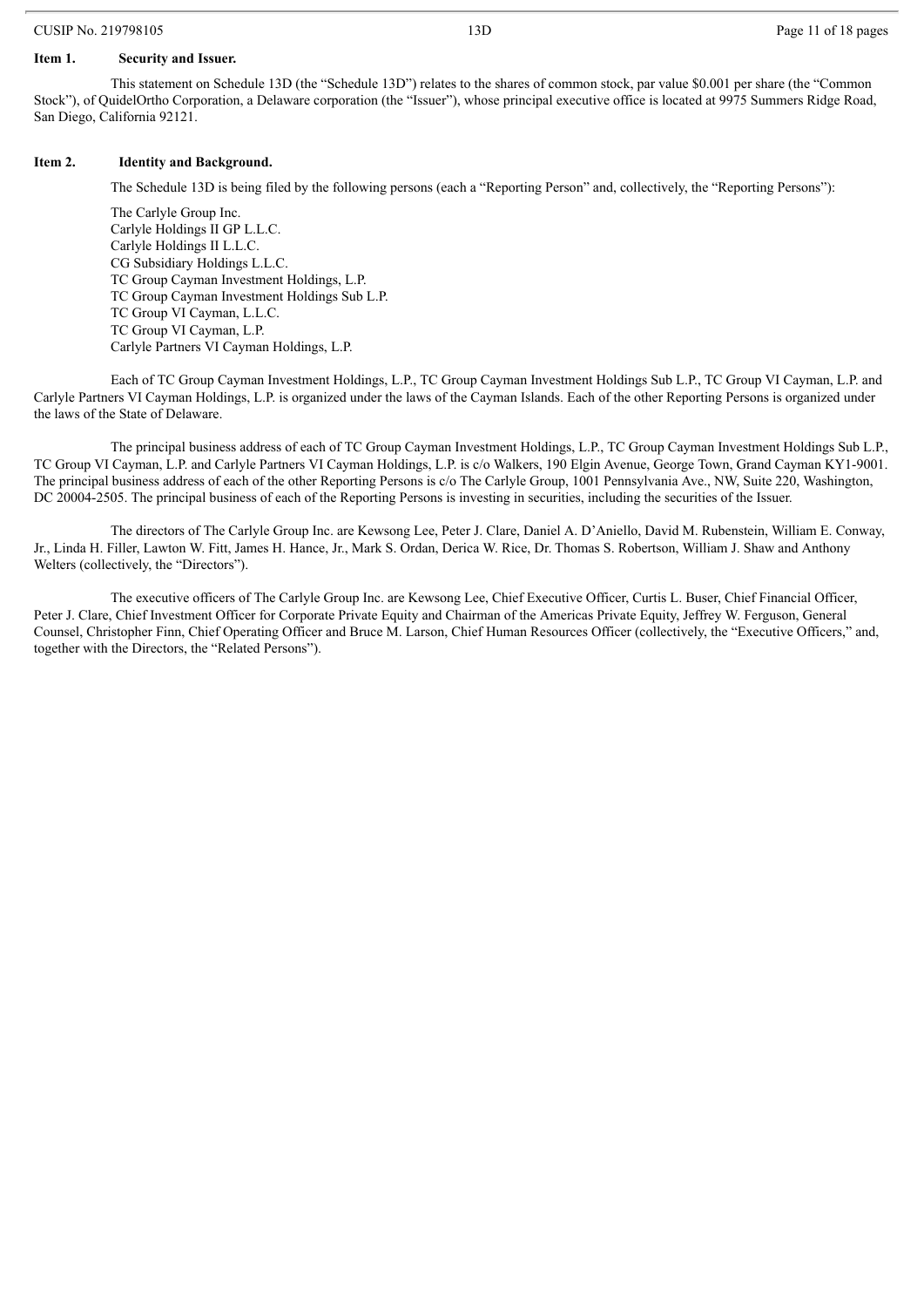#### CUSIP No. 219798105 **Page 12 of 18 pages** 13D **Page 12 of 18 pages** 2 of 18 pages

Each of the Related Persons is a citizen of the United States. The business address of each of the Related Persons is c/o The Carlyle Group, 1001 Pennsylvania Ave., N.W., Suite 220 South, Washington, DC 20004-2505.

The present principal occupation of each of the Directors is as follows: Linda H. Filler is the retired President of Retail Products, Chief Marketing Officer, and Chief Merchandising Officer at Walgreen Co.; Lawton W. Fitt is an independent investment banking professional; James H. Hance, Jr. is an Operating Executive of The Carlyle Group; Mark S. Ordan is Chief Executive Officer of Mednax; Derica W. Rice was the Executive Vice President of CVS Health and President of CVS Caremark, the pharmacy benefits management business of CVS Health, until February 2020; Dr. Thomas S. Robertson is the Joshua J. Harris Professor of Marketing at the Wharton School of the University of Pennsylvania; William J. Shaw was the Vice Chairman of Marriott International, Inc. until his retirement in March 2011; Anthony Welters is Founder, Chairman and CEO of CINQ Care Inc. and Executive Chairman of the BlackIvy Group, LLC; Kewsong Lee is Chief Executive Officer of The Carlyle Group Inc.; Peter J. Clare is the Chief Investment Officer for Corporate Private Equity and Chairman of the Americas Private Equity of The Carlyle Group; Daniel A. D'Aniello is a Co-Founder and Non-Executive Chairman Emeritus of The Carlyle Group; David M. Rubenstein is a Co-Founder and Non-Executive Co-Chairman of The Carlyle Group; and William E. Conway is a Co-Founder and Non-Executive Co-Chairman of The Carlyle Group.

During the last five years, none of the Reporting Persons or Related Persons (i) has been convicted in any criminal proceeding (excluding traffic violations or similar misdemeanors) or (ii) a party to a civil proceeding of a judicial or administrative body of competent jurisdiction and as a result of such proceeding was or is subject to a judgment, decree or final order enjoining future violations of, or prohibiting or mandating activities subject to, federal or state securities laws or finding any violation with respect to such laws.

#### **Item 3. Source and Amount of Funds or Other Consideration.**

Item 4 below summarizes certain provisions of the Business Combination Agreement (as defined below) that pertain to the securities acquired by the Reporting Persons. Pursuant to the Business Combination Agreement, upon consummation of the Business Combinations (as defined below), the Reporting Persons received 12,460,183 shares of Common Stock.

#### **Item 4. Purpose of Transaction.**

#### *Business Combinations*

On May 27, 2022 (the "Closing Date"), pursuant to the Business Combination Agreement, dated December 22, 2021 (the "Business Combination Agreement"), by and among Coronado Topco, Inc. ("Topco"), Laguna Merger Sub, Inc. ("U.S. Merger Sub"), Orca Holdco, Inc., Orca Holdco 2, Inc., Quidel Corporation ("Quidel") and Ortho Clinical Diagnostics Holdings plc ("Ortho"), Ortho shares were acquired by a nominee of Topco, such that Ortho became a wholly owned subsidiary of Topco (the "Ortho Scheme"), and immediately following the consummation of the Ortho Scheme, U.S. Merger Sub merged with and into Quidel, with Quidel surviving as a wholly owned subsidiary of Topco (the "Quidel Merger" and together with the Ortho Scheme, the "Business Combinations"). Following the consummation of the Business Combinations, Topco changed its name to "QuidelOrtho Corporation."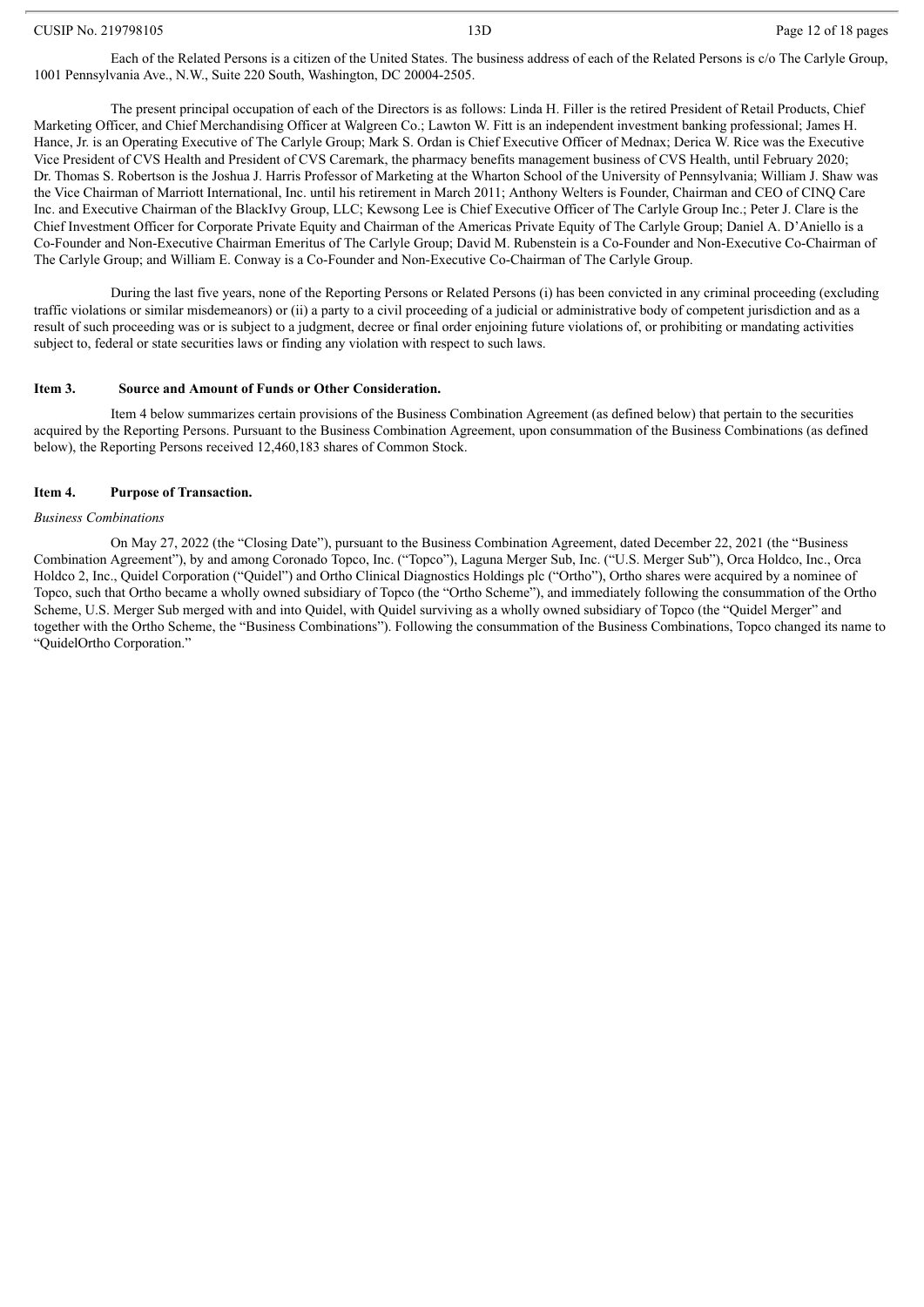#### CUSIP No. 219798105 2009 2012 13D 2012 13D Page 13 of 18 pages

As a result of the Ortho Scheme, each Ortho ordinary share was automatically converted into the right to receive (i) 0.1055 shares of Common Stock and (ii) \$7.14 in cash. As a result of the Quidel Merger, each Quidel share was automatically converted into the right to receive one share of Common Stock. Following the consummation of the Business Combinations, Carlyle Partners VI Cayman Holdings, L.P.'s 118,106,000 Ortho shares were converted into 12,460,183 shares of Common Stock.

#### *Stockholder Agreement*

In connection with execution of the Business Combination Agreement, Ortho, Quidel, Topco and Carlyle Partners VI Cayman Holdings, L.P. entered into a stockholders agreement (the "Stockholders Agreement") which replaced the stockholders agreement in effect between Ortho and Carlyle Partners VI Cayman Holdings, L.P. The Stockholders Agreement provides, among other things, that:

- *Board Representation*. So long as Carlyle Partners VI Cayman Holdings, L.P. holds at least 12% of the outstanding shares of Common Stock, then it may nominate two individuals to the Issuer's board of directors (the "Board"). If Carlyle Partners VI Cayman Holdings, L.P. holds at least 5% but less than 12% of the outstanding shares of Common Stock, then it may nominate one individual to the Board. Carlyle Partners VI Cayman Holdings, L.P. is not entitled to any nomination rights with respect to the Board if it holds less than 5% of the outstanding shares of Common Stock.
- *Registration Rights*. The Stockholders Agreement grants Carlyle Partners VI Cayman Holdings, L.P. registration rights, including demand rights and piggyback rights, each subject to certain limitations. The demand rights (excluding rights with respect to "shelf" registrations) expire in the event that Carlyle Partners VI Cayman Holdings, L.P. owns less than 5% of the outstanding shares of Common Stock, and its other registration rights expire when Carlyle Partners VI Cayman Holdings, L.P. owns less than 1% of the outstanding shares of Common Stock, but only if Carlyle Partners VI Cayman Holdings, L.P. can sell its shares without volume or manner of sale restrictions under Rule 144 under the Securities Act of 1933, as amended.
- *Corporate Opportunity Waiver*. The Stockholders Agreement includes a customary corporate opportunity waiver provision, duly adopted by the Board.
- *Information Rights*. The Stockholders Agreement provides Carlyle Partners VI Cayman Holdings, L.P. with (a) customary rights to financial information so long as it holds 5% or more of the outstanding shares of Common Stock, and (b) additional access to information and the Issuer's management so long as it holds 10% or more of the outstanding shares of Common Stock.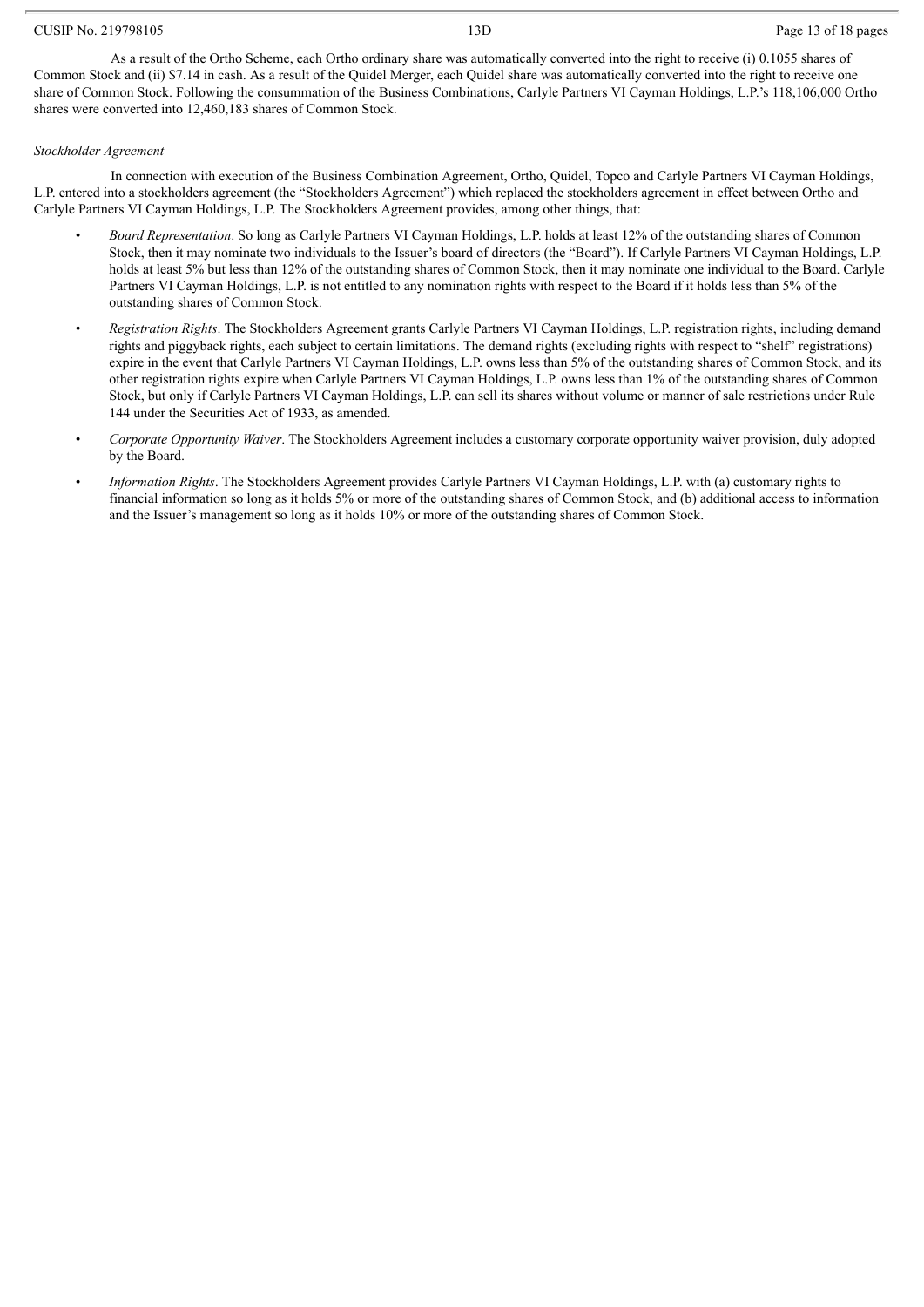#### CUSIP No. 219798105 13D Page 14 of 18 pages

The foregoing description of the Stockholder Agreement does not purport to be complete and is qualified in its entirety by the full text of such agreement, which is attached as an exhibit to this Schedule 13D and incorporated herein by reference.

#### *General*

The Reporting Persons acquired the securities described in this Schedule 13D in connection with the closing of the Business Combinations and intend to review their investments in the Issuer on a continuing basis. Any actions the Reporting Persons might undertake may be made at any time and from time to time without prior notice and will be dependent upon the Reporting Persons' review of numerous factors, including, but not limited to: an ongoing evaluation of the Issuer's business, financial condition, operations and prospects; price levels of the Issuer's securities; general market, industry and economic conditions; the relative attractiveness of alternative business and investment opportunities; and other future developments.

The Reporting Persons may acquire additional securities of the Issuer, or retain or sell all or a portion of the securities then held, in the open market or in privately negotiated transactions. In addition, the Reporting Persons may engage in discussions with management, the Board, and other securityholders of the Issuer and other relevant parties or encourage, cause or seek to cause the Issuer or such persons to consider or explore extraordinary corporate transactions, such as: a merger, reorganization or take-private transaction that could result in the de-listing or de-registration of the Common Stock; sales or acquisitions of assets or businesses; changes to the capitalization or dividend policy of the Issuer; or other material changes to the Issuer's business or corporate structure, including changes in management or the composition of the Board. To facilitate their consideration of such matters, the Reporting Persons may retain consultants and advisors and may enter into discussions with potential sources of capital and other third parties. The Reporting Persons may exchange information with any such persons pursuant to appropriate confidentiality or similar agreements. The Reporting Persons will likely take some or all of the foregoing steps at preliminary stages in their consideration of various possible courses of action before forming any intention to pursue any particular plan or direction.

Other than as described above, the Reporting Persons do not currently have any plans or proposals that relate to, or would result in, any of the matters listed in Items 4(a)–(j) of Schedule 13D, although, depending on the factors discussed herein, the Reporting Persons may change their purpose or formulate different plans or proposals with respect thereto at any time.

#### **Item 5. Interest in Securities of the Issuer.**

#### $(a) - (b)$

The following sets forth, as of the date of this Schedule 13D, the aggregate number of shares of Common Stock and percentage of Common Stock beneficially owned by each of the Reporting Persons, as well as the number of shares of Common Stock as to which each Reporting Person has the sole power to vote or to direct the vote, shared power to vote or to direct the vote, sole power to dispose or to direct the disposition of, or shared power to dispose or to direct the disposition of, as of the date hereof, based on 66,920,649 shares of Common Stock outstanding following consummation of the Business Combinations: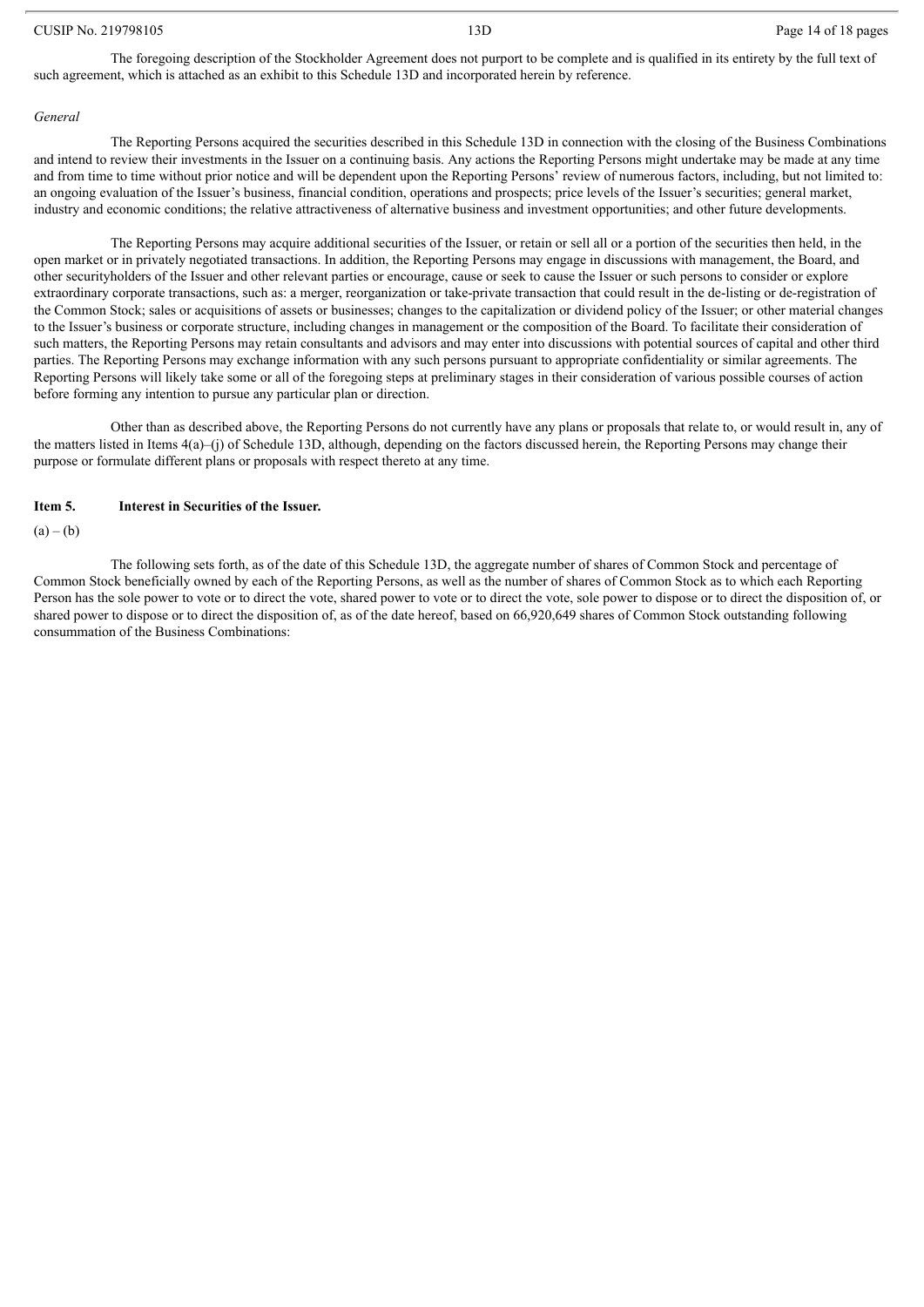|                                 |                     |                                                      |                                                        |                                                                | Page 15 of 18 pages                                              |
|---------------------------------|---------------------|------------------------------------------------------|--------------------------------------------------------|----------------------------------------------------------------|------------------------------------------------------------------|
| Amount<br>beneficially<br>owned | Percent<br>of class | Sole<br>power to<br>vote or to<br>direct<br>the vote | Shared<br>power to<br>vote or to<br>direct the<br>vote | Sole power<br>to dispose<br>or to direct<br>the<br>disposition | Shared<br>power to<br>dispose or to<br>direct the<br>disposition |
| 12,460,183                      | 18.6%               | $\overline{0}$                                       | 12,460,183                                             | $\overline{0}$                                                 | 12,460,183                                                       |
| 12,460,183                      | 18.6%               | $\mathbf{0}$                                         | 12,460,183                                             | $\mathbf{0}$                                                   | 12,460,183                                                       |
| 12,460,183                      | 18.6%               | $\overline{0}$                                       | 12,460,183                                             | $\mathbf{0}$                                                   | 12,460,183                                                       |
| 12,460,183                      | 18.6%               | $\mathbf{0}$                                         | 12,460,183                                             | $\boldsymbol{0}$                                               | 12,460,183                                                       |
| 12.460.183                      | $18.6\%$            | $\overline{0}$                                       | 12.460.183                                             | $\overline{0}$                                                 | 12,460,183                                                       |
| 12,460,183                      | 18.6%               | $\mathbf{0}$                                         | 12,460,183                                             | $\boldsymbol{0}$                                               | 12,460,183                                                       |
| 12,460,183                      | 18.6%               | $\overline{0}$                                       | 12,460,183                                             | $\boldsymbol{0}$                                               | 12,460,183                                                       |
| 12,460,183                      | 18.6%               | $\overline{0}$                                       | 12,460,183                                             | $\mathbf{0}$                                                   | 12,460,183                                                       |
| 12,460,183                      | 18.6%               | $\overline{0}$                                       | 12,460,183                                             | $\mathbf{0}$                                                   | 12,460,183                                                       |
|                                 | 13D                 |                                                      |                                                        |                                                                |                                                                  |

Reflects shares of Common Stock held of record by Carlyle Partners VI Cayman Holdings, L.P. The Carlyle Group Inc., a publicly traded company listed on Nasdaq, is the sole member of Carlyle Holdings II GP L.L.C., which is the managing member of Carlyle Holdings II L.L.C., which, with respect to the securities reported herein, is the managing member of CG Subsidiary Holdings L.L.C., which is the general partner of TC Group Cayman Investment Holdings, L.P., which is the general partner of TC Group Cayman Investment Holdings Sub L.P., which is the sole member of TC Group VI Cayman, L.L.C., which is the general partner of TC Group VI Cayman, L.P., which is the general partner of Carlyle Partners VI Cayman Holdings, L.P. Accordingly, each of the foregoing entities may be deemed to share beneficial ownership of the securities held of record by Carlyle Partners VI Cayman Holdings, L.P., but each disclaims beneficial ownership of such securities.

(c) Except as described in Item 3 and Item 4, during the past 60 days, the Reporting Persons have not effected any transactions with respect to the Common Stock.

(d) None.

(e) Not applicable.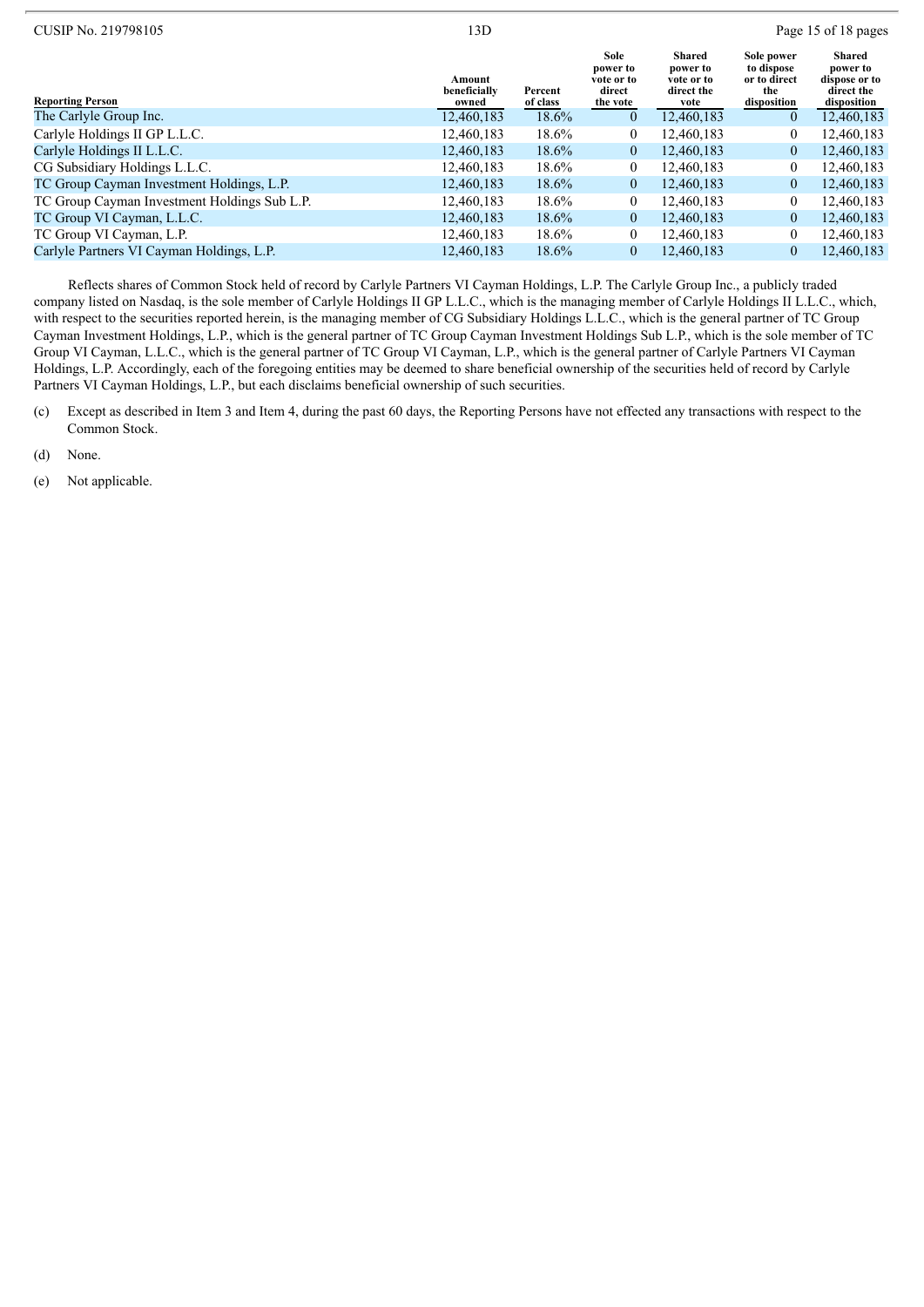|  |  |  | CUSIP No. 219798105 |
|--|--|--|---------------------|
|--|--|--|---------------------|

#### **Item 6. Contracts, Arrangements, Understandings or Relationships with Respect to Securities of the Issuer.**

Item 4 above summarizes certain provisions of the Stockholder Agreement and is incorporated herein by reference. A copy of such agreement is attached as an exhibit to this Schedule 13D, and is incorporated herein by reference.

Except as set forth herein, none of the Reporting Persons or Related Persons has any contracts, arrangements, understandings or relationships (legal or otherwise) with any person with respect to any securities of the Issuer, including but not limited to any contracts, arrangements, understandings or relationships concerning the transfer or voting of such securities, finder's fees, joint ventures, loan or option arrangements, puts or calls, guarantees of profits, division of profits or losses, or the giving or withholding of proxies.

#### **Item 7. Materials to be Filed as Exhibits**

| Exhibit<br><b>Number</b> | <b>Description</b>                                                                                                                                                                                                                                                                                                                   |  |  |  |  |
|--------------------------|--------------------------------------------------------------------------------------------------------------------------------------------------------------------------------------------------------------------------------------------------------------------------------------------------------------------------------------|--|--|--|--|
|                          | <b>Joint Filing Agreement.</b>                                                                                                                                                                                                                                                                                                       |  |  |  |  |
|                          | Principal Stockholders Agreement, dated as of December 22, 2021, by and among Coronado Topco, Inc., Quidel Corporation, Ortho<br>Clinical Diagnostics Holdings plc and Carlyle Partners VI Cayman Holdings, L.P. (incorporated by reference to Annex B to the<br>Issuer's proxy statement on Form DEFM 14A filed on April 11, 2022). |  |  |  |  |
|                          |                                                                                                                                                                                                                                                                                                                                      |  |  |  |  |

3 Power of [Attorney.](#page-20-0)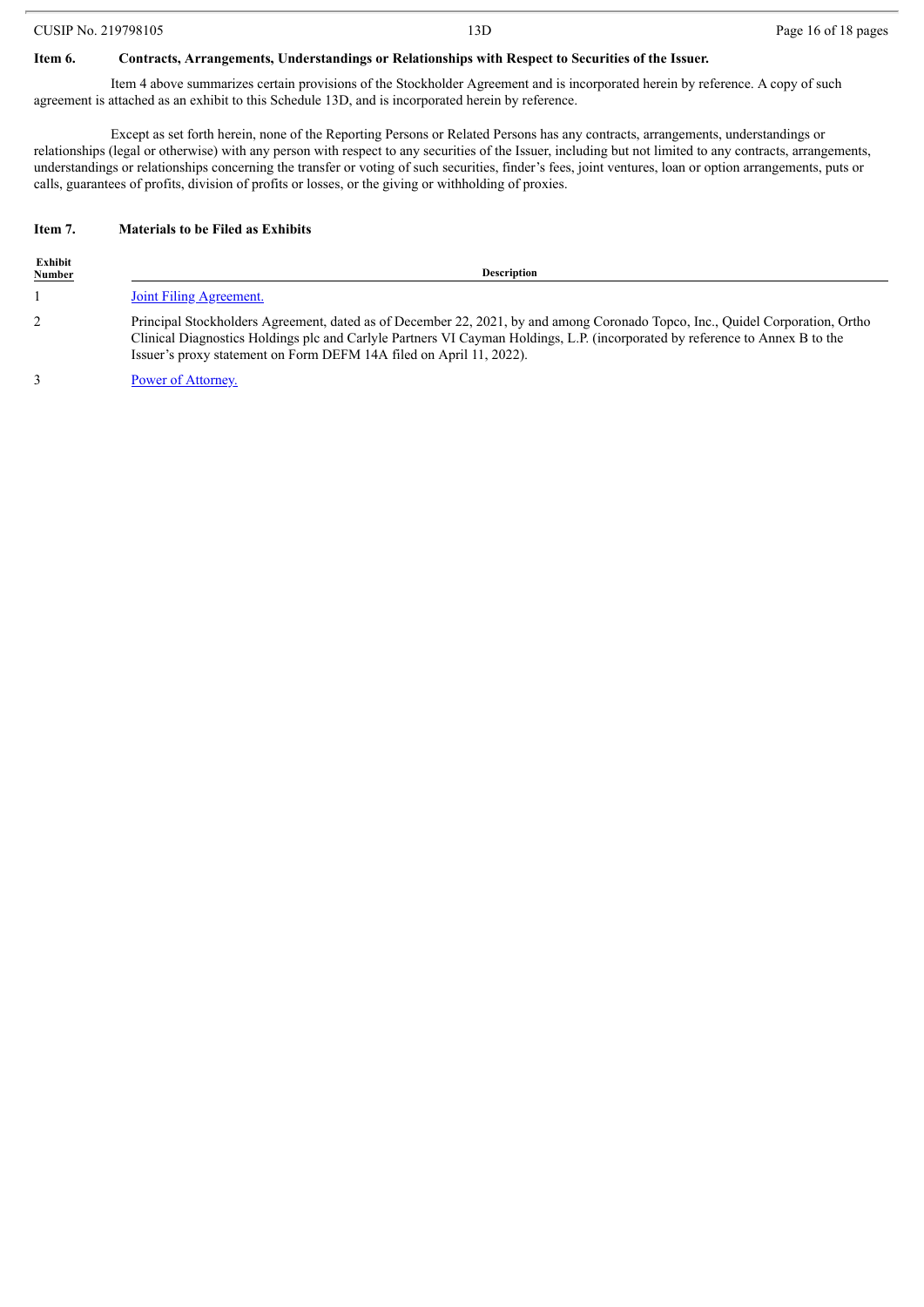#### **SIGNATURES**

After reasonable inquiry and to the best of my knowledge and belief, I certify that the information set forth in this statement is true, complete and correct.

**Date**: June 6, 2022

#### **The Carlyle Group Inc.**

By: /s/ Anne Frederick, attorney-in-fact Name: Curtis L. Buser Title: Chief Financial Officer

#### **Carlyle Holdings II GP L.L.C.**

By: The Carlyle Group Inc., its sole member

By: /s/ Anne Frederick, attorney-in-fact

Name: Curtis L. Buser Title: Chief Financial Officer

#### **Carlyle Holdings II L.L.C.**

By: /s/ Anne Frederick, attorney-in-fact Name: Curtis L. Buser Title: Managing Director

#### **CG Subsidiary Holdings L.L.C.**

By: /s/ Anne Frederick, attorney-in-fact Name: Curtis L. Buser

Title: Managing Director

**TC Group Cayman Investment Holdings, L.P.**

By: CG Subsidiary Holdings L.L.C., its general partner

By: /s/ Anne Frederick, attorney-in-fact

Name: Curtis L. Buser

Title: Managing Director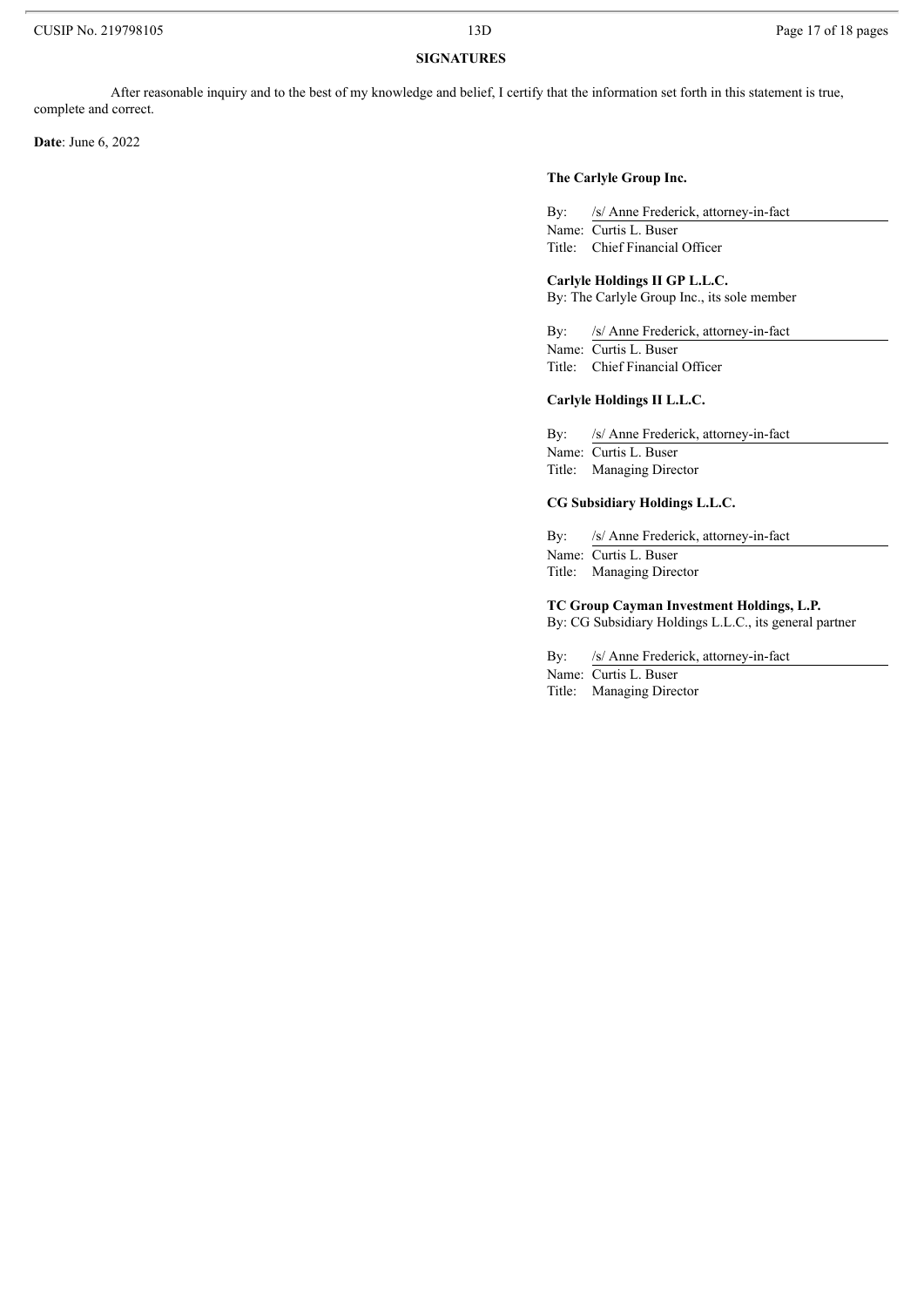#### TC Group Cayman Investment Holdings Sub L.P.

By: TC Group Cayman Investment Holdings, L.P., its general partner

By: CG Subsidiary Holdings L.L.C., its general partner

By:  $/2$ s/ Anne Frederick, attorney-in-fact

Name: Curtis L. Buser

## Title: Managing Director

#### **TC** Group VI Cayman, L.L.C.

By: /: s/ Jeremy W. Anderson

Name: Jeremy W. Anderson Title: Authorized Person

#### **TC** Group VI Cayman, L.P.

By: TC Group VI Cayman, L.L.C., its general partner

By:  $/2$ s/ Jeremy W. Anderson

Name: Jeremy W. Anderson Title: Authorized Person

#### Carlyle Partners VI Cayman Holdings, L.P.

By: TC Group VI Cayman, L.P., its general partner By: TC Group VI Cayman, L.L.C., its general partner

By:  $/2$ s/ Jeremy W. Anderson

Name: Jeremy W. Anderson Title: Authorized Person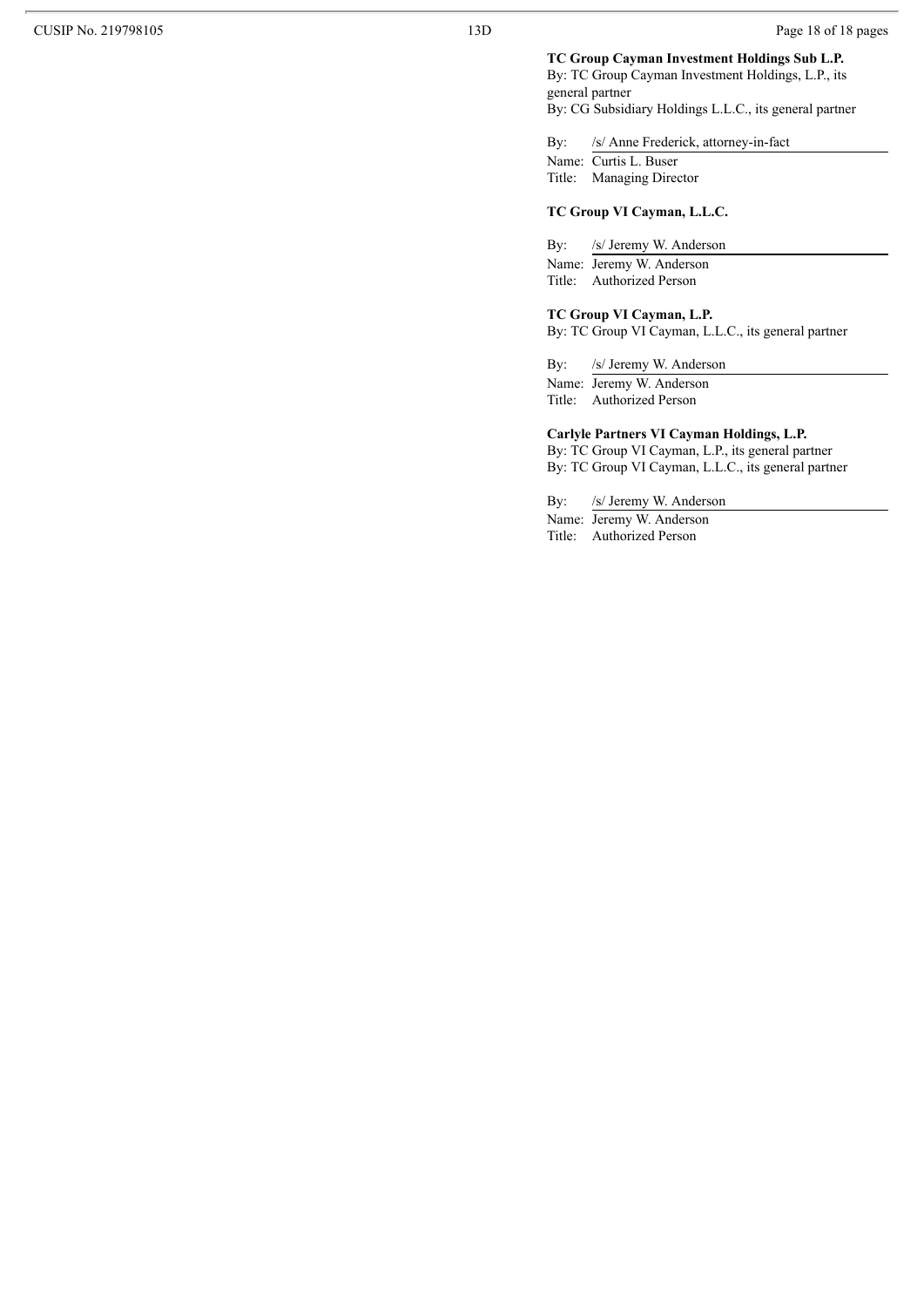#### **JOINT FILING AGREEMENT**

<span id="page-18-0"></span>In accordance with Rule 13d-1(k)(1) promulgated under the Securities Exchange Act of 1934, as amended, the undersigned hereby agree that they are jointly filing this statement on Schedule 13D. Each of them is responsible for the timely filing of such statement and any amendments thereto, and for the completeness and accuracy of the information concerning such person contained therein; but none of them is responsible for the completeness or accuracy of the information concerning the other persons making the filing, unless such person knows or has reason to believe that such information is inaccurate.

IN WITNESS WHEREOF, the undersigned hereby execute this Joint Filing Agreement as of the 6th day of June, 2022.

#### **The Carlyle Group Inc.**

By: /s/ Anne Frederick, attorney-in-fact Name: Curtis L. Buser Title: Chief Financial Officer

#### **Carlyle Holdings II GP L.L.C.**

By: The Carlyle Group Inc., its sole member

By: /s/ Anne Frederick, attorney-in-fact Name: Curtis L. Buser Title: Chief Financial Officer

#### **Carlyle Holdings II L.L.C.**

By: /s/ Anne Frederick, attorney-in-fact Name: Curtis L. Buser Title: Managing Director

#### **CG Subsidiary Holdings L.L.C.**

By: /s/ Anne Frederick, attorney-in-fact Name: Curtis L. Buser Title: Managing Director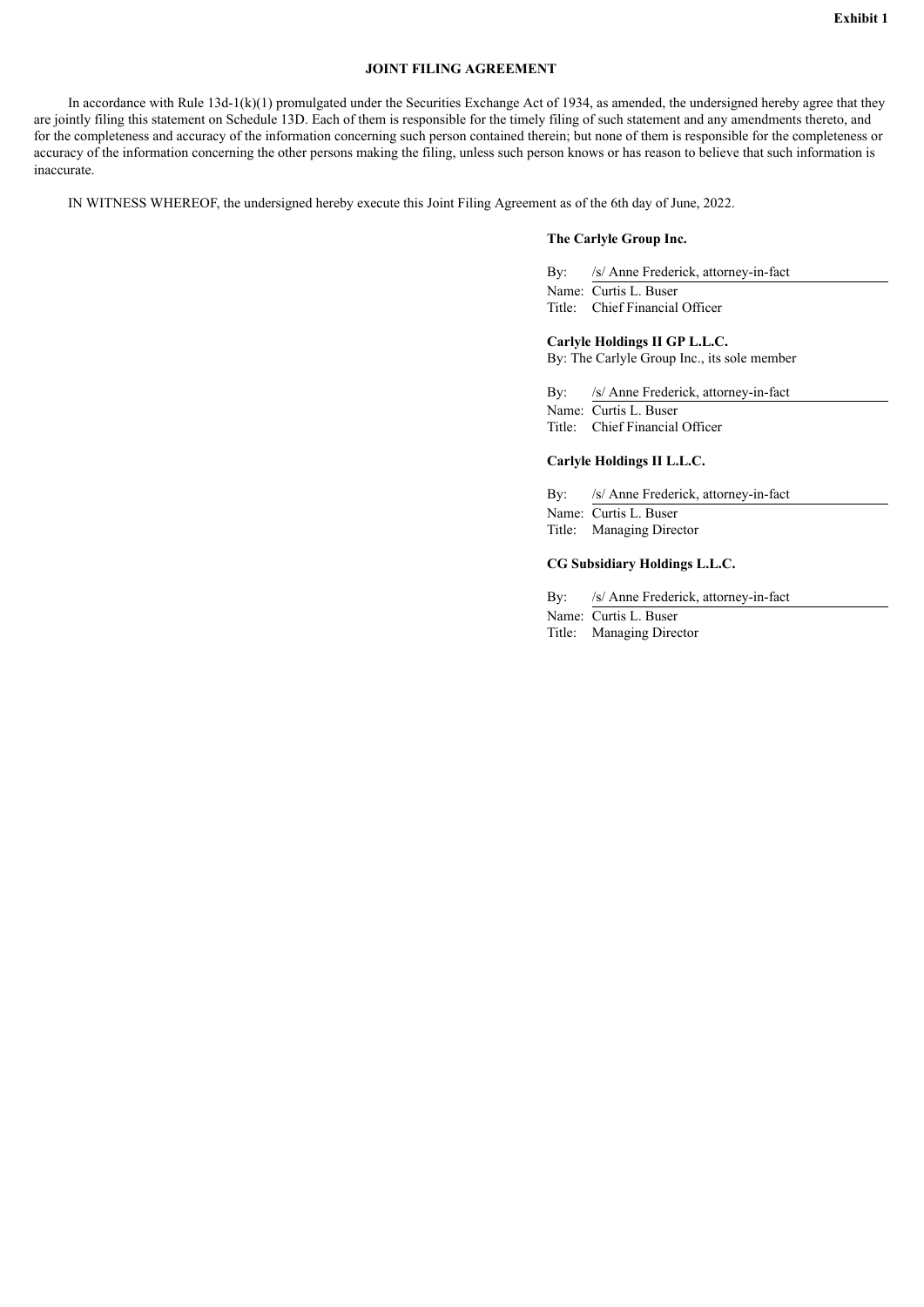# **TC Group Cayman Investment Holdings, L.P.**

By: CG Subsidiary Holdings L.L.C., its general partner

By: /s/ Anne Frederick, attorney-in-fact Name: Curtis L. Buser Title: Managing Director

### **TC Group Cayman Investment Holdings Sub L.P.**

By: TC Group Cayman Investment Holdings, L.P., its general partner By: CG Subsidiary Holdings L.L.C., its general partner

By: /s/ Anne Frederick, attorney-in-fact

Name: Curtis L. Buser Title: Managing Director

#### **TC Group VI Cayman, L.L.C.**

By: /s/ Jeremy W. Anderson Name: Jeremy W. Anderson Title: Authorized Person

#### **TC Group VI Cayman, L.P.**

By: TC Group VI Cayman, L.L.C., its general partner

By: /s/ Jeremy W. Anderson Name: Jeremy W. Anderson

Title: Authorized Person

#### **Carlyle Partners VI Cayman Holdings, L.P.**

By: TC Group VI Cayman, L.P., its general partner By: TC Group VI Cayman, L.L.C., its general partner

By: /s/ Jeremy W. Anderson

Name: Jeremy W. Anderson Title: Authorized Person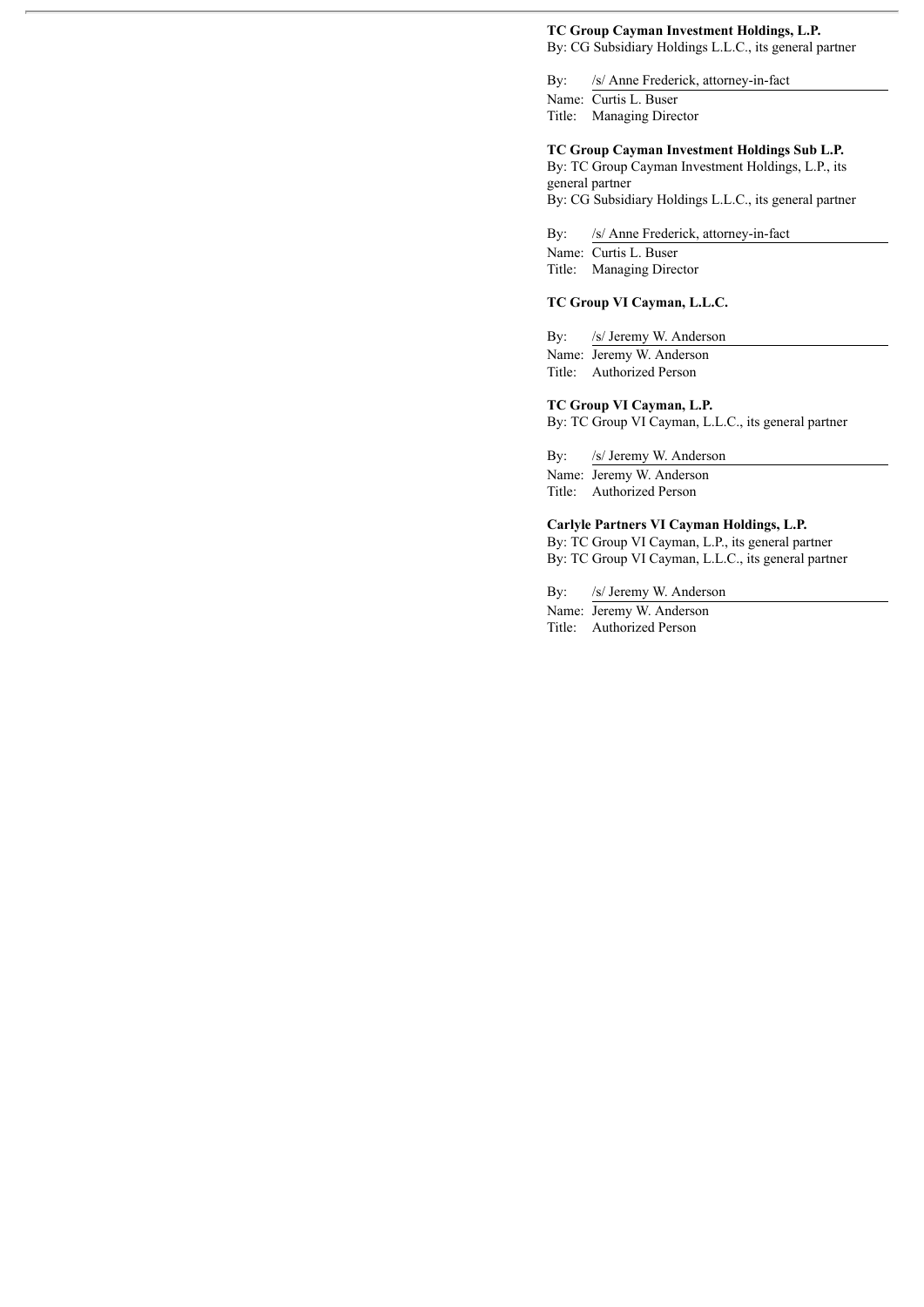#### **POWER OF ATTORNEY**

<span id="page-20-0"></span>The undersigned understands that, from time to time, the Carlyle Companies (defined below) are required to prepare, execute and file certain federal and state securities laws filings.

Know all by these presents, that the undersigned hereby constitutes and appoints each of Jeffrey Ferguson, Jeremy Anderson, Joanne Cosiol, Anne Frederick, Kevin Gasque, Erica Herberg, Norma Kuntz, Joshua Lefkowitz, David Lobe, Karen McMonagle, Aditya Narain, Michelle Reing, Ryan Toteja and Catherine Ziobro, or any of them signing singly, and with full power of substitution, the undersigned's true and lawful attorney-in-fact to:

- (1) prepare, execute in the name of each Carlyle Company and on behalf of each Carlyle Company, and submit to the U.S. Securities and Exchange Commission (the "SEC") a Form ID, including amendments thereto, and any other documents necessary or appropriate to obtain codes and passwords enabling the undersigned to make electronic filings with the SEC of Forms D ("Form D") required to be filed in accordance with Rule 503 ("Rule 503") promulgated with respect to Sections 4(2), 4(6) and 3(b) of the Securities Act of 1933 (the "1933 Act") and reports required by Sections 13(d) and 16(a) of the Securities Exchange Act of 1934 (the "1934 Act") or any rule or regulation of the SEC;
- (2) prepare and execute for and on behalf of each Carlyle Company, in the undersigned's capacity as a Chairman, authorized person, officer and/or director of each Carlyle Company, federal and state securities laws filings including without limitation Forms D pursuant to Rule 503 and Schedules 13D and 13G and Forms 3, 4, and 5 in accordance with Sections 13(d) and 16(a) of the 1934 Act and the rules thereunder;
- (3) do and perform any and all acts for and on behalf of each Carlyle Company which may be necessary or desirable to complete and execute any such federal and state securities laws filings including without limitation Forms D, Schedules 13D and 13G and Forms 3, 4, and 5, complete and execute any amendment or amendments thereto, and timely file such form with the SEC and the securities administrators of any state, the District of Columbia, the Commonwealth of Puerto Rico, Guam and the United States Virgin Islands or their designees and any stock exchange or similar authority; and
- (4) take any other action of any type whatsoever in connection with the foregoing which, in the opinion of such attorney-in-fact, may be of benefit to, in the best interest of, or legally required by, the undersigned, it being understood that the documents executed by such attorney-in-fact on behalf of the undersigned pursuant to this Power of Attorney shall be in such form and shall contain such terms and conditions as such attorney-in-fact may approve in such attorney-in-fact's discretion.